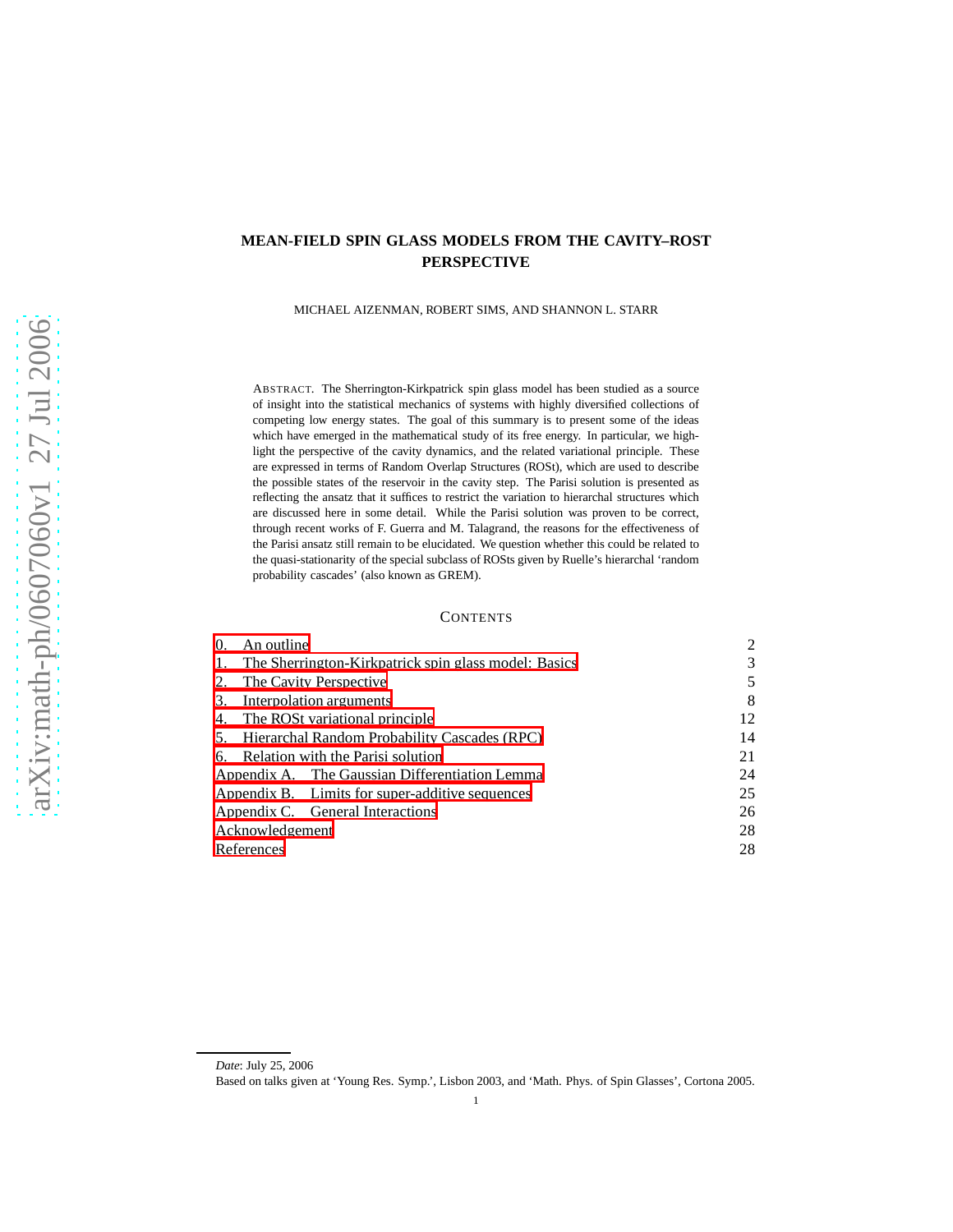#### 0. AN OUTLINE

<span id="page-1-0"></span>The Sherrington-Kirkpatrick spin glass model has been studied as a source of insight into statistical mechanics of systems with highly diversified collections of patterns for the minimization of the free energy, or energy. The model is based on a Hamiltonian which incorporates interactions with high levels of frustration and disorder. The goal of this article is to present some of the ideas which have emerged in the study of the SK model, and in particular highlight an approach for the analysis of its free energy influenced by the cavity perspective.

The discussion is organized as follows.

In Section 1 we present the Sherrington-Kirkpatrick model [\[22\]](#page-28-0), and comment on some of its basic features and puzzles. A more general version of the model is presented in Appendix C. Among the essential features exhibited by these models is the presence of rich diversity of low energy configurations. A proposal for a solution of the SK model was developed in a series of works, driven by the astounding insight of G. Parisi [\[17\]](#page-27-2). An essential feature of the proposed solution is the ansatz that at low temperatures the model's Gibbs states exhibit a hierarchal structure. The Parisi approach was further clarified by Mezard, Parisi and Virasoro [\[15\]](#page-27-3), and proceeding through Derrida's REM and GREM calculations [\[8\]](#page-27-4) which have in turn motivated Ruelle's construction [\[20\]](#page-27-5).

In Section 2 we present the cavity perspective and show that it naturally leads to the random overlap structure as the order parameter. An order parameter is a quantity which captures an essential feature of the system, whose determination provides key information on the system's state. In the ferromagnetic Ising model the role is usually played by the magnetization. Parisi has presented his solution of the SK spin glass model as involving an order parameter which is a monotone function of the unit interval. That, however, presupposes 'ultrametricity' or the hierarchal structure discussed below. Without such an assumption, we argue that the natural order parameter is a ROSt.

Section 3 presents interpolation techniques. The considerable recent progress in the mathematical study of the SK model was stimulated, and indeed enabled, by the interpolation argument which was introduced in the work of F. Guerra and F. L. Toninelli [\[11\]](#page-27-6). The basic tools are presented here within the context of ROSt.

In Section 4 we discuss a variational formulation of the solution [\[2\]](#page-27-7), which starts with an extension to general ROSts of the remarkable statement of F. Guerra [\[10\]](#page-27-8) that Parisi's ansatz provides a rigorous bound. The extended variational principle is shown to provide the correct answer, but is not computationally effective.

In part 5 we present a hierarchal "random probability cascade" (RPC) model, following closely a construction which was formulated by D. Ruelle. For ROSt within this class, the variational quantity can be presented as a functional defined over monotone functions (equivalently, probability measures) over the unit interval. The Parisi solution can be explained as based on the ansatz that it suffices to restrict the variation to ROSts in that class.

The Parisi expression for the free energy was proved by M. Talagrand to be correct [\[25\]](#page-28-1). This was established through the criterion which is provided by Guerra's interpolation bound. However, the notable result still does not fully address the challenge of explaining the reasons for the validity of the Parisi ansatz. In part 6, we comment on that, and on the question whether the reasons for the validity of Parisi's ansatz could be related to the remarkable quasi-stationarity of the hierarchal RPC under the dynamical process which is naturally associated with the cavity picture [\[21\]](#page-28-2).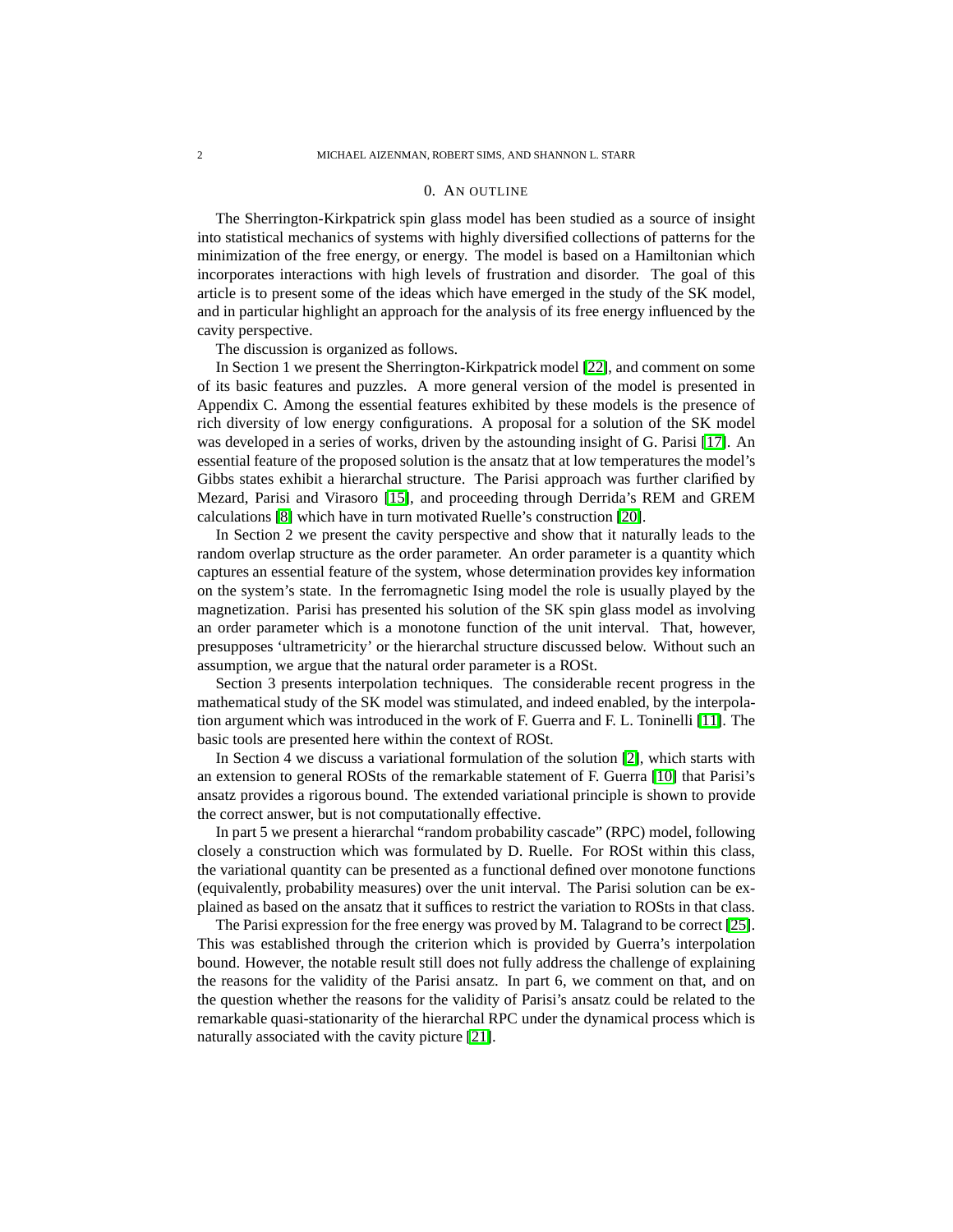#### 1. THE SHERRINGTON-KIRKPATRICK SPIN GLASS MODEL: BASICS

<span id="page-2-0"></span>1.1. **Formulation of the model.** Spin glass models were formulated in an attempt to provide analyzable and instructive examples of systems with intricate dynamics and equilibrium states of rich structure. A prime example is the Sherrington-Kirkpatrick model [\[22\]](#page-28-0), whose configurations are described by N spin variables  $\{\sigma_i\}_{i=1,\dots,N}$  taking values  $\pm 1$ , and interacting via the random Hamiltonian:

<span id="page-2-1"></span>
$$
-H_N(\sigma;\omega,h) = \frac{1}{\sqrt{N}} \sum_{i < j} J_{ij}(\omega) \sigma_i \sigma_j + h \sum_i \sigma_i \,, \tag{1.1}
$$

where  $J_{ij}(\omega)$  are iid gaussian random variables with normal distribution, and h is a real parameter.

Since its introduction, the model has attracted considerable discussion and shown itself to contain various surprises. Even before one addresses the complex structure which the model aims to express, one encounters certain basic questions for which the answer is not immediate.

1.2. **Comments on the ground state energy.** The normalizing factor  $N^{-1/2}$ , included in eq. [\(1.1\)](#page-2-1), ensures that the lowest energy

$$
\mathcal{E}_N(\omega,h)=\min_{\sigma}H_N(\sigma;\omega,h)
$$

is typically of order N, even when  $h = 0$ . However, the fact that this is so requires an argument, since for any a-priori chosen configuration the typical order of magnitude of the energy is only  $O(N^{1/2})$  (the distribution of the collection of energies is symmetric under reflection, due to the invariance of the distribution of  $\{J\}$  under:  $J \rightarrow -J$ .) The resolution of this issue is easy. However, some of the next questions are not so simple:

[Q 1.] Is the random variable  $\mathcal{E}_N(\omega, h)/N$  sharply distributed, for high N, and does it converge in distribution to a constant as  $N \to \infty$ ?

The answer to both questions is "yes" (see [\[24\]](#page-28-3) and references therein) though for the second question it took considerable time for the answer to be established rigorously. The task was accomplished in a clever and simple argument of Guerra and Toninelli [\[11\]](#page-27-6).

[Q 2.] Compute, or give an effective way to estimate, the distributional limit (which does exist),

$$
E_o \stackrel{\mathcal{D}}{=} \lim_{N \to \infty} \mathcal{E}_N(\omega, h)/N .
$$

[Q 3.] Produce an algorithm for determining the energy minimizing configuration, or at least find one for which the resulting energy per volume  $H_N(\sigma;\omega)/N$  is close to  $E_o$ .

It turns out that in order to determine  $E<sub>o</sub>$ , either theoretically or numerically, it is essential to consider the equilibrium states of the model at positive temperatures, which are, of course, of intrinsic interest. Thus, one is led to consider:

• the *partition function*,

$$
Z_N(\beta;\omega,h)\;=\; \sum_\sigma e^{-\beta H_N(\sigma;\omega,h)}\,,
$$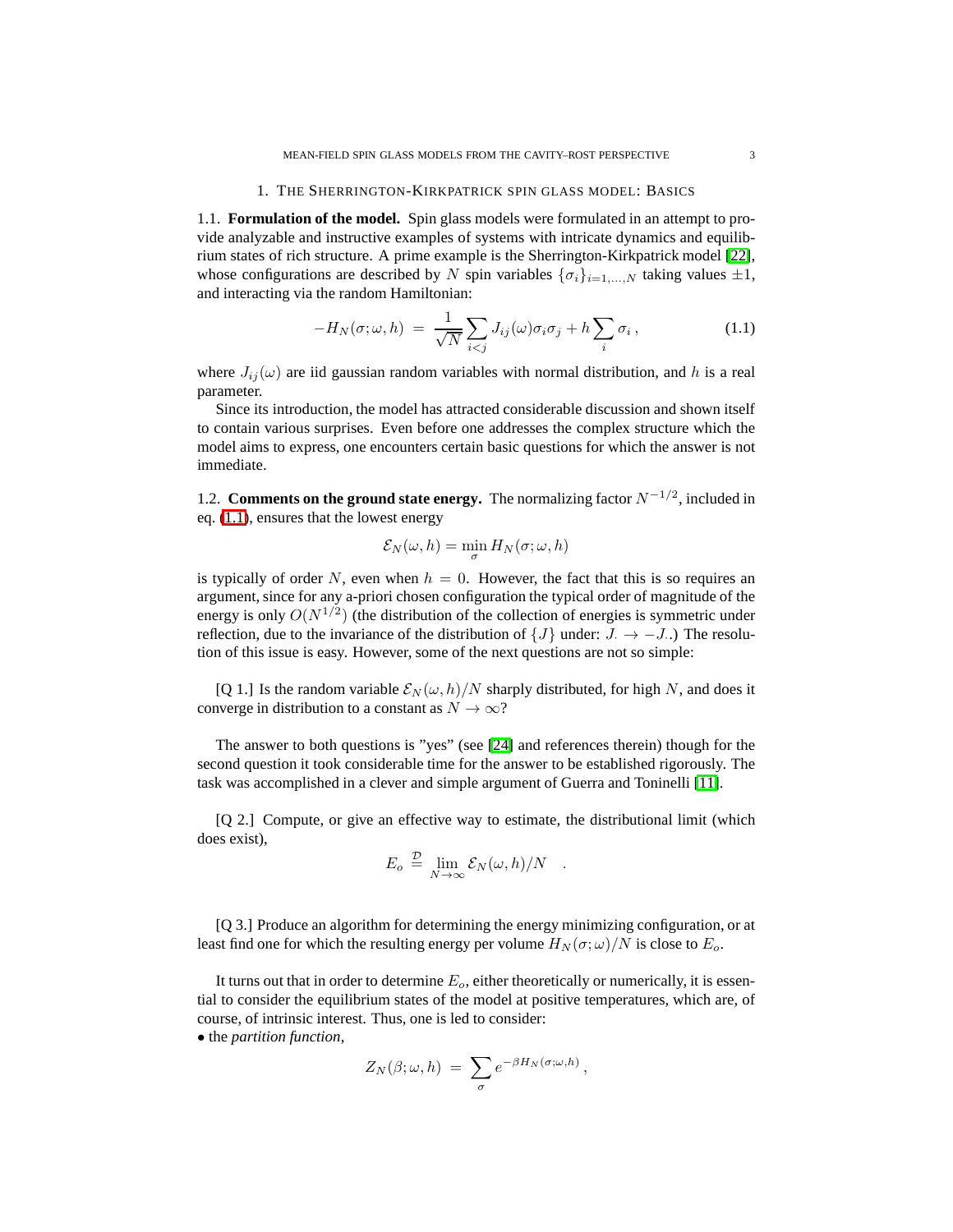• the *quenched free energy*, which is  $(-\beta)$  times the following quantity

$$
Q_N(\beta, h) = \mathbb{E}(\log Z_N(\beta; \omega, h))
$$

where  $\mathbb{E}(\cdot)$  represents the average over the random 'environment'  $\omega$ .

A derivative of the free energy yields the mean value of the energy density in the quenched state:

$$
E_N(\beta, h) := \frac{1}{N} \mathbb{E}(\mathcal{E}_N(\beta; \omega, h)) = -\frac{\partial}{\partial \beta} Q_N(\beta, h) / N, \qquad (1.2)
$$

where  $\mathcal{E}_N(\beta;\omega,h)$  is the Gibbs state average energy density

$$
\mathcal{E}_N(\beta;\omega,h) = \sum_{\sigma} H_N(\sigma;\omega,h) \frac{e^{-\beta H_N(\sigma;\omega,h)}}{Z_N(\beta;\omega,h)}.
$$
 (1.3)

Standard convexity arguments imply that the mean is, at almost every inverse- temperature  $\beta$ , also the typical value of the energy density. More can be said on the so called *self averaging* property of  $\mathcal{E}_N(\beta;\omega,h)$  through the 'concentration of measure' principle which is nicely presented in the book of Talagrand [\[24\]](#page-28-3).

1.3. **Diversity.** Before we turn to the more detailed discussion of the free energy, let us comment on the question concerning explicit algorithms for finding low energy configura-tions. Two natural algorithms, which are discussed in greater detail in [\[1\]](#page-27-9) for  $h = 0$ , are: *i*. The *greedy algorithm*:  $\sigma_i$  is determined successively, with respect to some order of the indices, by optimizing at each step the sign of the contribution of the new terms. For instance,

$$
\sigma_1 = +1
$$
, and for  $i = 2, ..., N$ :  $\sigma_i = -\text{sign}\left\{\sum_{j=1,...,i-1} J_{ij} \sigma_j\right\}$ . (1.4)

*ii.* The *eigenstate-shadowing* algorithm:

$$
\sigma_i = \text{sign}\psi_i(\omega) \tag{1.5}
$$

with  $\psi_i(\omega)$  one of the lowest eigenstates of the Hermitian matrix  $J_{ij}(\omega)$ , which is sampled with the GOE distribution.

A point to be appreciated here is that while the typical spectrum of the corresponding quadratic form is known, through Wigner's celebrated semi-circle law, the non-linear problem of determining the minimum restricted to the vertices of the hypercube in  $\mathbb{R}^N$  is, at present, much harder.

The greedy algorithm, which typically yields configurations with  $H_N(\sigma; \omega, 0)/N \approx$ −0.5319 can be easily improved upon, while an improvement over the second one, which typically yields  $H_N(\sigma;\omega,0)/N \approx -0.6366$  [\[1\]](#page-27-9), presents a harder challenge.

It may be noted that both algorithms allow for the construction of many very different configurations with comparable energy. This does not yet prove that such a diversity persists at the bottom of the spectrum, since neither yields the ground state energy per spin, but nevertheless the diversity seen here does offer a hint of the diversity characteristic of the model. Those observations lead one to the fascinating question:

[Q 4.] How much variety is there among the low energy configurations?

By flipping a few spins of the minimizing configuration, one can produce many configurations with energy in the range  $\mathcal{E}_N(\omega, h) + O(1)$ . However, the question is whether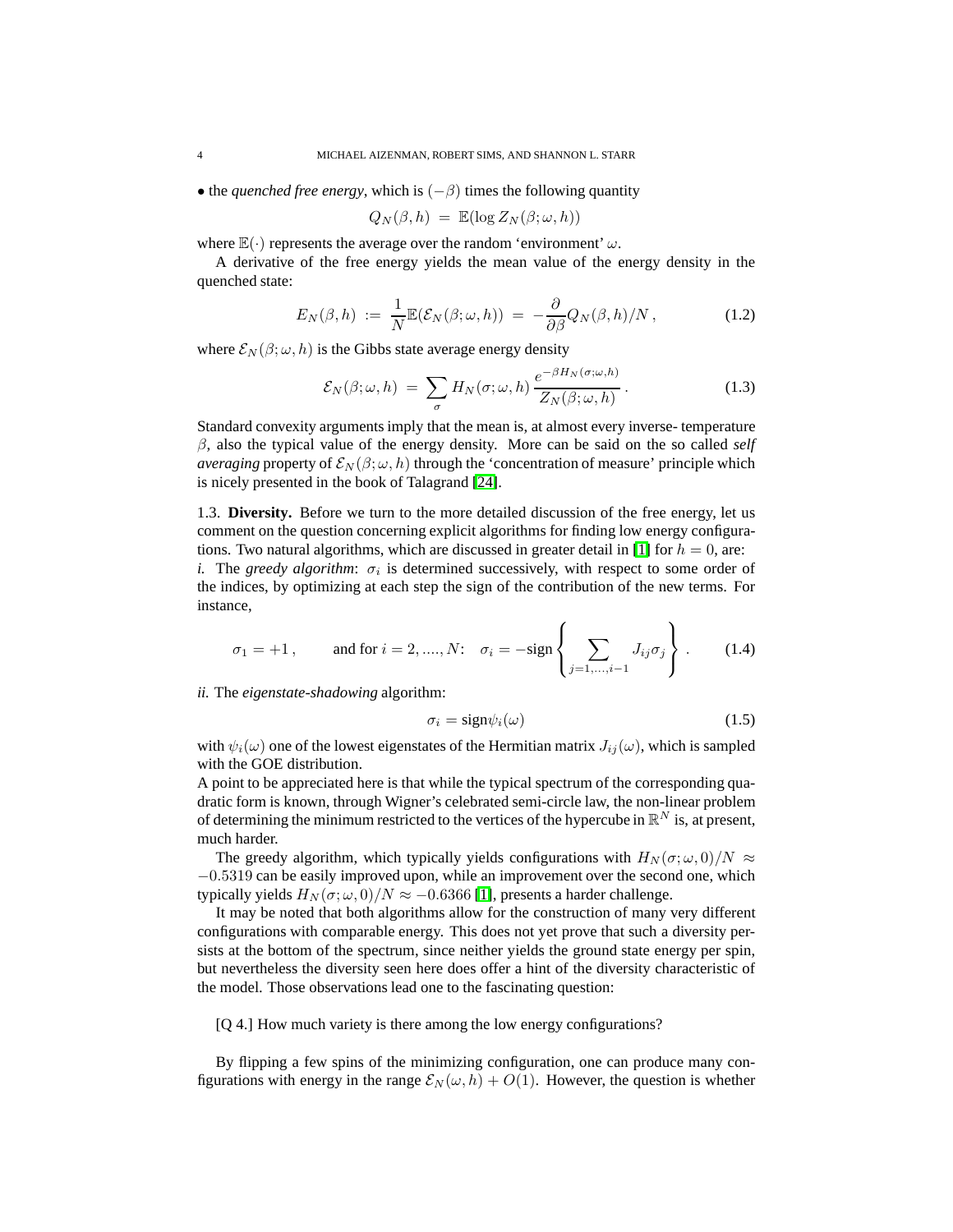one finds configurations with energies close to the ground state which are extensively distinct from each other. For this purpose, the distance between the configurations may be expressed through their overlap, which is defined as

$$
q_{\sigma,\sigma'} = \frac{1}{N} \sum_{i=1}^{N} \sigma_i \sigma'_i , \qquad (1.6)
$$

with  $dist(\sigma, \sigma') := 1 - q_{\sigma, \sigma'}^2$ . According to the Parisi picture, at the bottom of the spectrum one should find a diverse collection of "competing" configurations, whose energies and overlaps resemble a RPC process. The description is slightly complicated by the need to lump the configurations into equivalence classes, according to their mutual overlaps. Furthermore, the discussion of the ground state is (so far) accessible only after understanding the structure of the positive temperature Gibbs equilibrium states.

# 2. THE CAVITY PERSPECTIVE

# <span id="page-4-0"></span>2.1. **The incremental free energy.**

It is convenient to present the pressure  $P_N(\beta, h) := Q_N(\beta, h)/N$  as a sum of increments, which describe the effect of the gradual increase in the system's size, starting from  $Z_0 = \equiv 1$ :

$$
P_N(\beta, h) := \frac{1}{N} \mathbb{E}(\ln Z_N) = \frac{1}{N} \sum_{n=0}^{N-1} \mathbb{E}\Big(\ln \frac{Z_{n+1}}{Z_n}\Big). \tag{2.1}
$$

The sequence  $P_N(\beta, h)$  converges if and only if the sequence of increments is Cesaroconvergent, in which case:

$$
P(\beta, h) := \lim_{N \to \infty} P_N(\beta, h) = (c-) \lim_{N \to \infty} \mathbb{E}\Big(\ln \frac{Z_{N+1}}{Z_N}\Big). \tag{2.2}
$$

For an intuitive description of the incremental term let us describe the configuration of a large reservoir of N spins by the symbol  $\alpha = (\sigma_1, \ldots, \sigma_N)$ , and let the next spin be denoted  $\hat{\sigma} = \sigma_{N+1}$ . Then

$$
\frac{Z_{N+1}}{Z_N} = \frac{\sum_{\alpha,\hat{\sigma}} e^{-\beta H_{N+1}(\alpha,\hat{\sigma};\omega)}}{\sum_{\alpha} e^{-\beta H_N(\alpha;\omega)}}.
$$
\n(2.3)

We would like to cast the ratio as the effect of the addition of the single spin  $\hat{\sigma}$  to a reservoir whose state is described by  $\alpha$ , and is governed by the Hamiltonian  $H_N(\alpha, \omega)$ . First, however, one needs to deal with a minor inconvenience: as we go from size  $N$  to  $N + 1$ , the interaction in  $\alpha$  diminishes because of the change in the normalizing factor

$$
\frac{1}{\sqrt{N}}J_{ij} \longrightarrow \frac{1}{\sqrt{N+1}}J_{ij}.
$$
\n(2.4)

To address this, we rewrite the interaction  $H_N(\alpha)$  in a form which will allow a natural subtraction:

$$
-H_N(\alpha) \stackrel{\mathcal{D}}{=} \frac{1}{\sqrt{N+1}} \sum_{i < j}^N J_{ij} \alpha_i \alpha_j + \underline{h} \cdot \underline{\alpha} + \frac{1}{\sqrt{N(N+1)}} \sum_{i < j}^N \tilde{J}_{ij} \alpha_i \alpha_j \,,\tag{2.5}
$$

with  $\tilde{J}_{ij}$  are independent normal Gaussians, and  $\underline{h}$  is the vector with all components equal h. This is to be compared with

$$
-H_{N+1}(\alpha,\hat{\sigma}) = \frac{1}{\sqrt{N+1}} \sum_{i
$$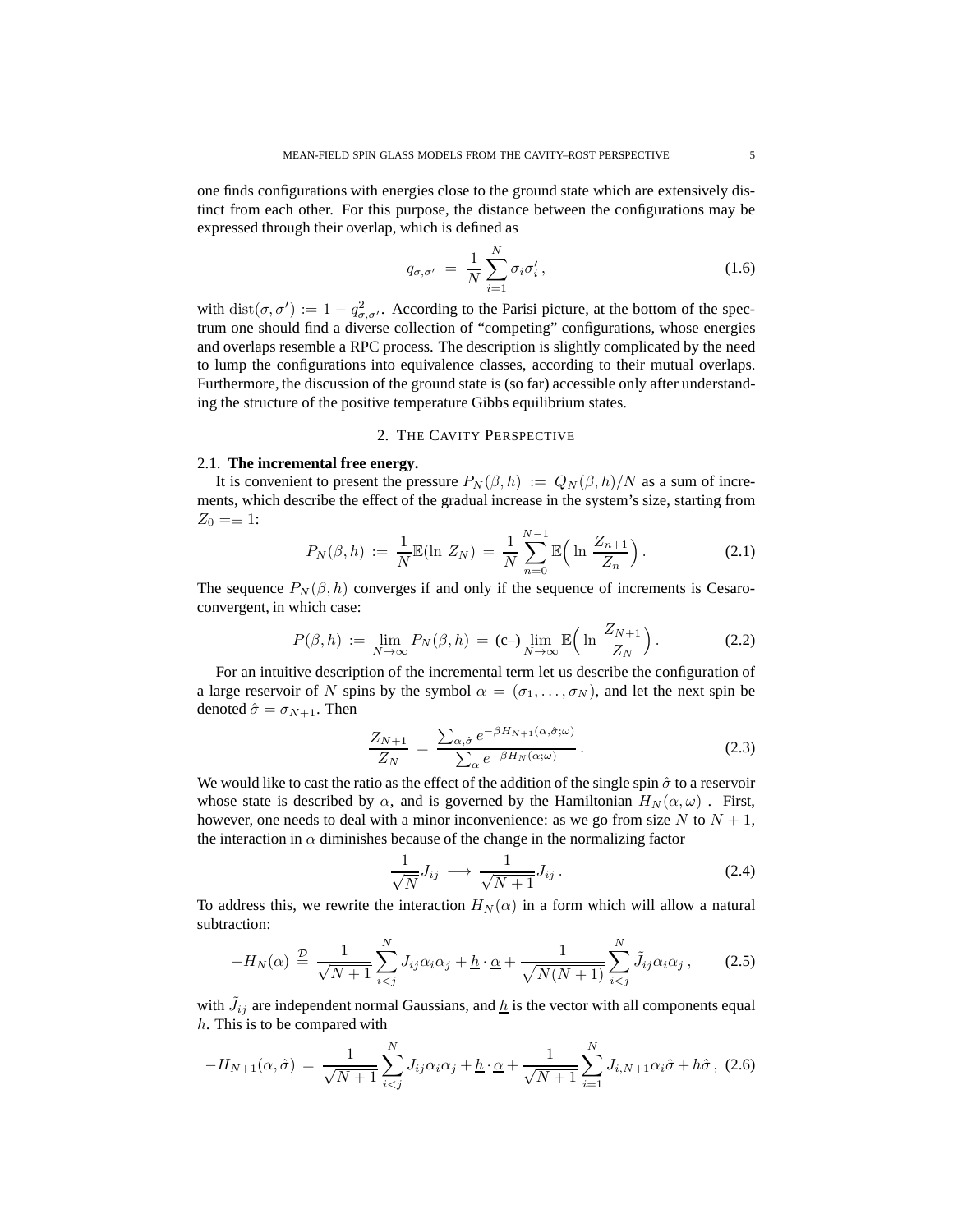For brevity, let us denote the two terms which appear above as independent additions to  $H_N(\alpha)$ , as the Gaussian random variables:

$$
\kappa_{\alpha} = \frac{1}{\sqrt{N(N+1)}} \sum_{i < j}^{N} \tilde{J}_{ij} \alpha_i \alpha_j \,, \qquad V_{\alpha} = \frac{1}{\sqrt{N+1}} \sum_{i=1}^{N} J_{i,N+1} \alpha_i \,. \tag{2.7}
$$

<span id="page-5-0"></span>Thus, we get

$$
\mathbb{E}\left(\ln\frac{Z_{N+1}}{Z_N}\right) = \mathbb{E}\left(\ln\frac{\sum_{\alpha,\hat{\sigma}}\xi_{\alpha}e^{\beta(V_{\alpha}\hat{\sigma}+h\hat{\sigma})}}{\sum_{\alpha}\xi_{\alpha}e^{\beta\kappa_{\alpha}}}\right),\tag{2.8}
$$

where  $\{\xi_{\alpha}\}\$ are the weights

$$
\xi_{\alpha} = \exp\left(\beta \left[\frac{1}{\sqrt{N+1}} \sum_{i < j}^{N} J_{ij} \alpha_i \alpha_j + \underline{h} \cdot \underline{\alpha}\right]\right). \tag{2.9}
$$

Equation [\(2.8\)](#page-5-0) expresses the incremental contribution to the free energy in terms of the mean free energy of a particle added to a reservoir whose internal state is described by  $\alpha$ , corrected by an inverse-fugacity term  $(\kappa)$ . The latter may be thought of as the free energy of a 'place holder', or a vacancy, for the cavity into which the  $(N + 1)$ st particle is added.

<span id="page-5-1"></span>2.2. **The cavity dynamics.** One may note that the addition of a particle to the reservoir of N particles has an effect on the state of the reservoir. For  $N \gg 1$ , the value of the added spin,  $\hat{\sigma}$ , does not affect significantly the field which would exist for the next increment in  $N$ , the direct contribution being only of the order  $O(1/\sqrt{N})$ . Hence, for the next addition of a particle we may continue to regard the state of the reservoir as given by just the configuration  $\alpha$ . However, the weight of the configuration (which is still to be normalized to yield its probability) undergoes the change:

$$
\xi_{\alpha} \mapsto \xi_{\alpha} \sum_{\hat{\sigma}=\pm 1} e^{\beta (V_{\alpha} \hat{\sigma} + h\hat{\sigma})}.
$$
 (2.10)

We refer to this transformation of the state of the reservoir (i.e., its probability distribution) as the *cavity dynamics*.

2.3. **Random Overlap Structures.** The state of the reservoir is relevant in so far as it correlates with the cavity field  $V_\alpha$  and fugacity variable  $\kappa_\alpha$ . In order to keep track of just the relevant information, it is natural to introduce the following concept of a *random overlap structure* [\[2\]](#page-27-7). The definition is somewhat tentative, as we do not address here the possibility that the a continuum of states will be needed for the reservoir, in the limit  $N \to \infty$ . (One may envision an extension of the definition, but that will require addressing some technical issues.) Instead, we consider the case that states of the reservoir form just a countable collection, which we order by the weights. Even this simple concept allows to formulate variational bounds, and in fact even capture Parisi's ansatz.

**Definition 2.1.** *A random overlap structure (ROSt) is a probability space*  $(\Omega, \mu)$  *over which there are defined:* i. *a monotone nondecreasing sequence*  $\{\xi_n(\omega)\}\$ *, and* ii. *an*  $\mathbb{N}\times\mathbb{N}$  *matrix*  ${q_{n,n'}(\omega)}$  *such that for*  $\mu$  *a.e.*  $\omega$ 

- (1)  $\xi_n(\omega) \ge 0$  and  $0 < \sum_n \xi(\omega)_n < \infty$ ;
- (2)  $q_{n,n'}(\omega)$  *corresponds to a real, positive semidefinite form;*
- (3)  $q_{n,n}(\omega) = 1$  *for all*  $n \in \mathbb{N}$  *(which implies*  $|q_{n,n'}| \leq 1$ *).*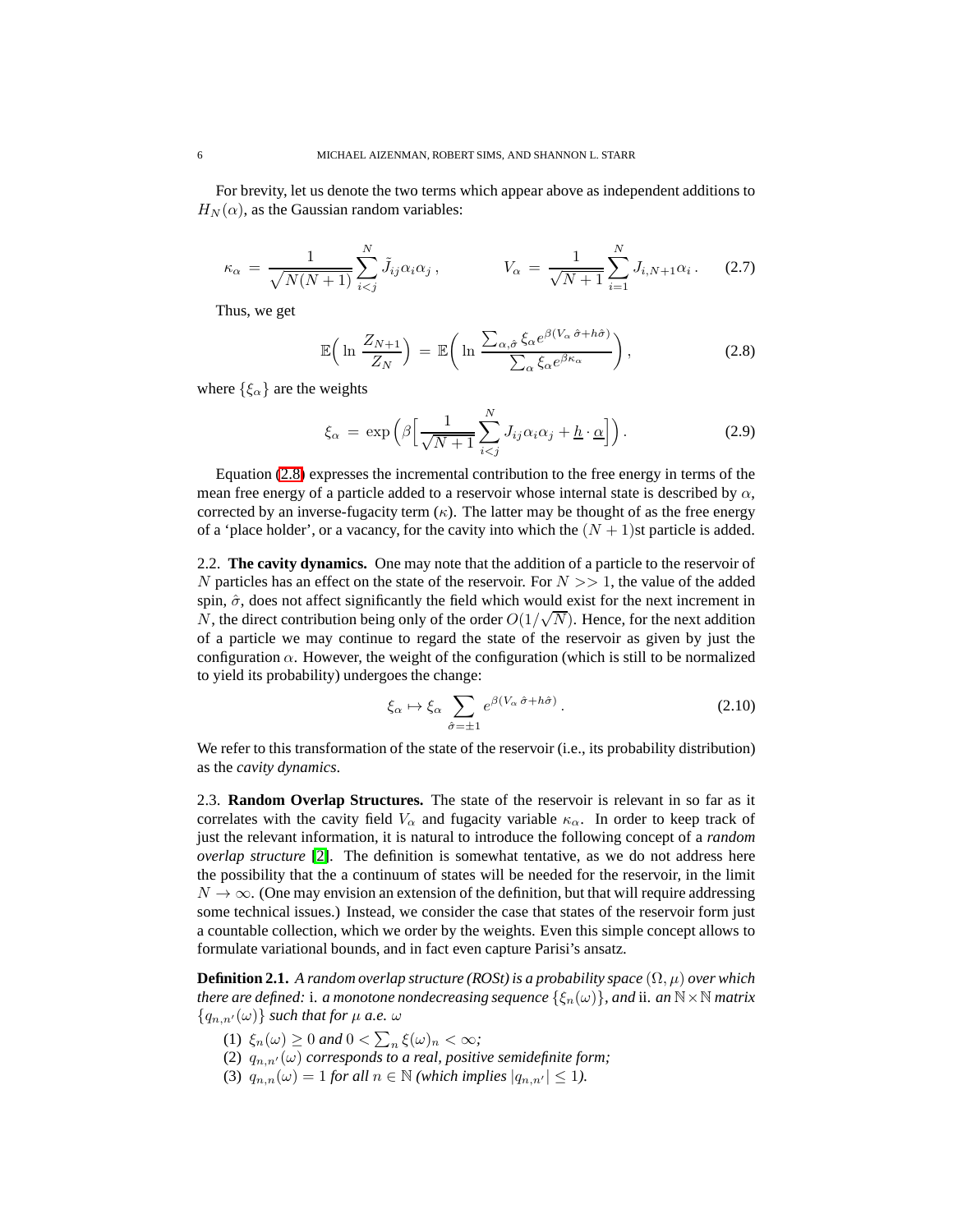Here, for clarity of the concept, we label the states of the reservoir not by  $\alpha$ , as above, but by  $n \in \mathbb{N}$ . However, as we shall see below, in the presence of the additional structure the somewhat vaguer notation will be convenient. We shall not change the symbol for the weights but rather just tacitly assume that the sequence  $\{\xi_n\}$  is ordered, whereas  $\{\xi_\alpha\}$ is just a collection of the weights attached to an index which may have some additional structure, as will be encountered below.

2.4. **The incremental free energy functional.** In the above discussion, we presented the cavity dynamics as the process of adding a single spin. But one can also add directly M spins. To describe the effect of that, one may associate with each state of the ROSt new independent families of centered Gaussian random variables $\{\eta^i_\alpha\}_{i=1,...,M}$  and  $\kappa_\alpha$  with the covariances

$$
\mathbb{E}(\eta_{\alpha}^{i}\eta_{\alpha'}^{j}) = \delta_{i,j} q_{\alpha,\alpha'} , \qquad \mathbb{E}(\kappa_{\alpha}\kappa_{\alpha'}) = \frac{1}{2}q_{\alpha,\alpha'}^{2} .
$$
 (2.11)

For the added M-spin configuration  $\{\sigma_i\}_{1=1...M}$  we define

$$
V_{\alpha,\sigma} = \sum_{i=1}^{M} \eta_{\alpha}^{i} \sigma_{i}.
$$
 (2.12)

Motivated by the above consideration of the incremental free energy in case the ROSt is just the SK system of  $N$  particle, we define the more general ROSt functional:

<span id="page-6-0"></span>
$$
G_M(\mu) \stackrel{\text{def}}{=} \frac{1}{M} \mathbb{E}\bigg(\ln \frac{\sum_{\alpha,\sigma} \xi_\alpha e^{\beta(V_{\alpha,\sigma} + \underline{h} \cdot \underline{\sigma})}}{\sum_{\alpha} \xi_\alpha e^{\beta \sqrt{M} \kappa_\alpha}}\bigg). \tag{2.13}
$$

To ensure that this functional is well defined, let us note:

**Lemma 2.2.** *For any configuration of the ROSt,*

$$
\ln\left(\frac{\sum_{\alpha}\xi_{\alpha}e^{\beta\sqrt{M}\kappa_{\alpha}}}{\sum_{\alpha}\xi_{\alpha}}\right) \quad \text{and} \quad \ln\left(\frac{\sum_{\alpha,\sigma}\xi_{\alpha}e^{\beta(V_{\alpha,\sigma}+\underline{h}\cdot\underline{\sigma})}}{\sum_{\alpha}\xi_{\alpha}}\right) \tag{2.14}
$$

*are integrable with respect to the Gaussian measure averages over*  $\kappa_{\alpha}$  *and*  $V_{\alpha,\sigma}$  *(denoted below by*  $\mathbb{E}_{\kappa,V}$ *).* 

*Proof.* To estimate the mean of the absolute value, it is convenient to use the identity,  $|X| = X + 2 - X|$ , for  $X \in R$ . Applying the Jensen's inequality to the average over  $\alpha$ we get

$$
-\ln \frac{\sum_{\alpha} \xi_{\alpha} e^{\beta \sqrt{M} \kappa_{\alpha}}}{\sum_{\alpha} \xi_{\alpha}} \le \frac{\sum_{\alpha} \xi_{\alpha} \beta \sqrt{M} |\kappa_{\alpha}|}{\sum_{\alpha} \xi_{\alpha}}
$$
(2.15)

 $\angle_{\alpha}$  so  $\angle_{\alpha}$  is  $\angle_{\alpha}$  so  $\angle_{\alpha}$  so  $\angle_{\alpha}$  so  $\angle_{\alpha}$  so the average over the Gaussian variables,  $\mathbb{E}_{\kappa}(\ln Q) \leq \ln \mathbb{E}_{\kappa}(Q)$ , we get

$$
\mathbb{E}_{\kappa}\left(\left|\ln \frac{\sum_{\alpha} \xi_{\alpha} e^{\beta \sqrt{M} \kappa_{\alpha}}}{\sum_{\alpha} \xi_{\alpha}}\right|\right) \leq \ln \frac{\sum_{\alpha} \xi_{\alpha} \mathbb{E}(e^{\beta \sqrt{M} \kappa_{\alpha}})}{\sum_{\alpha} \xi_{\alpha}} + 2 \frac{\sum_{\alpha} \xi_{\alpha} \beta \sqrt{M} \mathbb{E}_{\kappa}(|\kappa_{\alpha}|)}{\sum_{\alpha} \xi_{\alpha}} \leq \frac{\beta^{2} M}{4} + \beta \sqrt{2M} < \infty. \tag{2.16}
$$

Similar bounds apply to the second quantity in  $(2.14)$ .  $\Box$ 

It should be clear from the above discussion and some elementary estimates, as the one given below, that in case the ROSt is just the system of  $N \gg M$  particles with the Gibbs equilibrium state corresponding to the SK interaction  $(\mu_N)$ ,

$$
G_M(\mu_N) = \frac{1}{M} \mathbb{E}(\log[Z_{N+M}(\beta, h)/Z_N(\beta, h)]) + O(1/M). \tag{2.17}
$$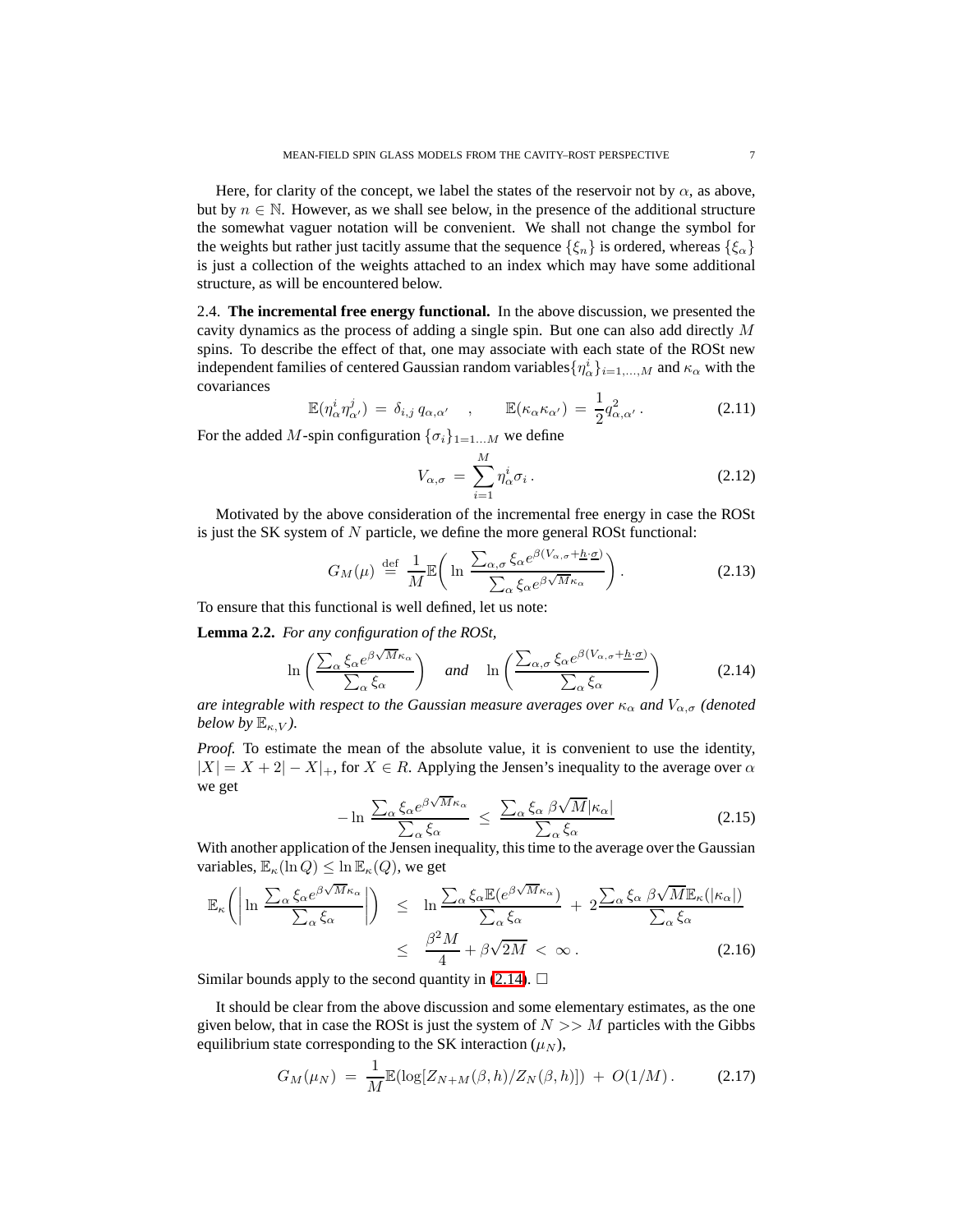<span id="page-7-1"></span>However, rather surprisingly, it turns out that quite generally the ROSt functional provides an *upper bound*:

**Theorem 2.3** (AS<sup>2</sup>, a generalization of Guerra's bound [\[10\]](#page-27-8) ). *For any ROSt:* 

$$
\frac{1}{M}\mathbb{E}(\ln Z_M) \le G_M(\mu) + o(1),\tag{2.18}
$$

*where*  $o(1)$  *vanishes for*  $M \to \infty$ *.* 

Furthermore, one gets the following expression for the difference:

$$
G_M(\mu) - \frac{1}{M} \mathbb{E}(\ln Z_M) = \frac{\beta^2}{2} \int_0^1 dt \, \mathbb{E}_t^{(2)}((q_{\sigma,\sigma'} - q_{\alpha,\alpha'})^2) \,. \tag{2.19}
$$

Here  $\mathbb{E}_t^{(2)}(\cdot)$  is a double replica average which is defined in Section [4,](#page-11-0) where this proposition is proved as part of Theorem [4.1.](#page-11-1)

**Remark: 1.** There is an interesting similarity, but also contrast on which we comment next, between Theorem [2.3](#page-7-1) and the *Gibbs variational principle*. For an arbitrary Hamiltonian  $H(\sigma)$ , and the initial probability measure  $\rho_0(d\sigma)$ , any probability distribution on the spins,  $\mu(d\sigma)$ , yields a variational *lower bound* for the logarithm of the partition function  $Z =$  $\sum_{\sigma} e^{\beta H(\sigma)}$ :

$$
\ln Z \ge S(\mu|\rho_0) - \beta \mu(H), \qquad (2.20)
$$

where  $S(\mu|\rho_0)$  is the relative entropy of  $\mu$  with respect to  $\rho_0$ , and  $\mu(H)$  is the expectation value of  $H$  with respect to  $\mu$ . The inequality is saturated (for a finite system) if and only if  $\mu$  is the Gibbs equilibrium state  $\rho(\sigma) = \frac{e^{-\beta H(\sigma)}}{Z}$  $\frac{\overline{a}}{Z}$   $\rho_0(\sigma)$ .

**2.** It is thus curious that the ROSt variational principle yields upper bounds on the quenched free energy, whereas the usual Gibbs variational estimate yields lower bounds. We owe to Anton Bovier the interesting observation that this change may be related to one of the puzzles encountered in Parisi's original argument. There, in the replica calculation the usual role of minima and maxima are reversed due to the change of sign in  $n(n - 1)$  when  $n \to 0$ .

**3.** As would be explained below, restricting the variational bound to the hierarchal ROSt, RPC, one obtains the result of Guerra [\[10\]](#page-27-8) that Parisi's solution provides an upper bound on the pressure (lower bound on the free energy).

#### 3. INTERPOLATION ARGUMENTS

<span id="page-7-2"></span><span id="page-7-0"></span>3.1. **A Gaussian differentiation formula.** The derivation of the variational principle rests on the following differentiation formula.

**Lemma 3.1.** *Let*  $\Gamma$  *be a finite index set and*  $\{X_{\gamma}\}_{\gamma \in \Gamma}$  *be a sequence of centered, gaussian random variables whose correlations depend on a parameter*  $t \in (0, 1)$ *:* 

$$
\mathbb{E}_t\left(X_\gamma X_{\gamma'}\right) = C_{\gamma,\gamma'}(t)\,,\tag{3.1}
$$

*with*  $C_{\gamma,\gamma'}(t)$  *differentiable in* t *and uniformly positive*  $(C_{\gamma,\gamma'}(t) \geq \varepsilon \mathbb{I})$  *as a quadratic form.*

Then, for any function  $\psi:\mathbb{R}^{\dim \Gamma}\to \mathbb{R}$  with continuous second partial derivatives that *are polynomially bounded:*

<span id="page-7-3"></span>
$$
\frac{d}{dt}\mathbb{E}_t\left(\psi\left(\{X_\gamma\}\right)\right) = \frac{1}{2}\sum_{\gamma,\gamma'}\frac{d}{dt}C_{\gamma,\gamma'}(t)\,\mathbb{E}_t\left(\frac{\partial^2\psi}{\partial X_\gamma\partial X_{\gamma'}}\right). \tag{3.2}
$$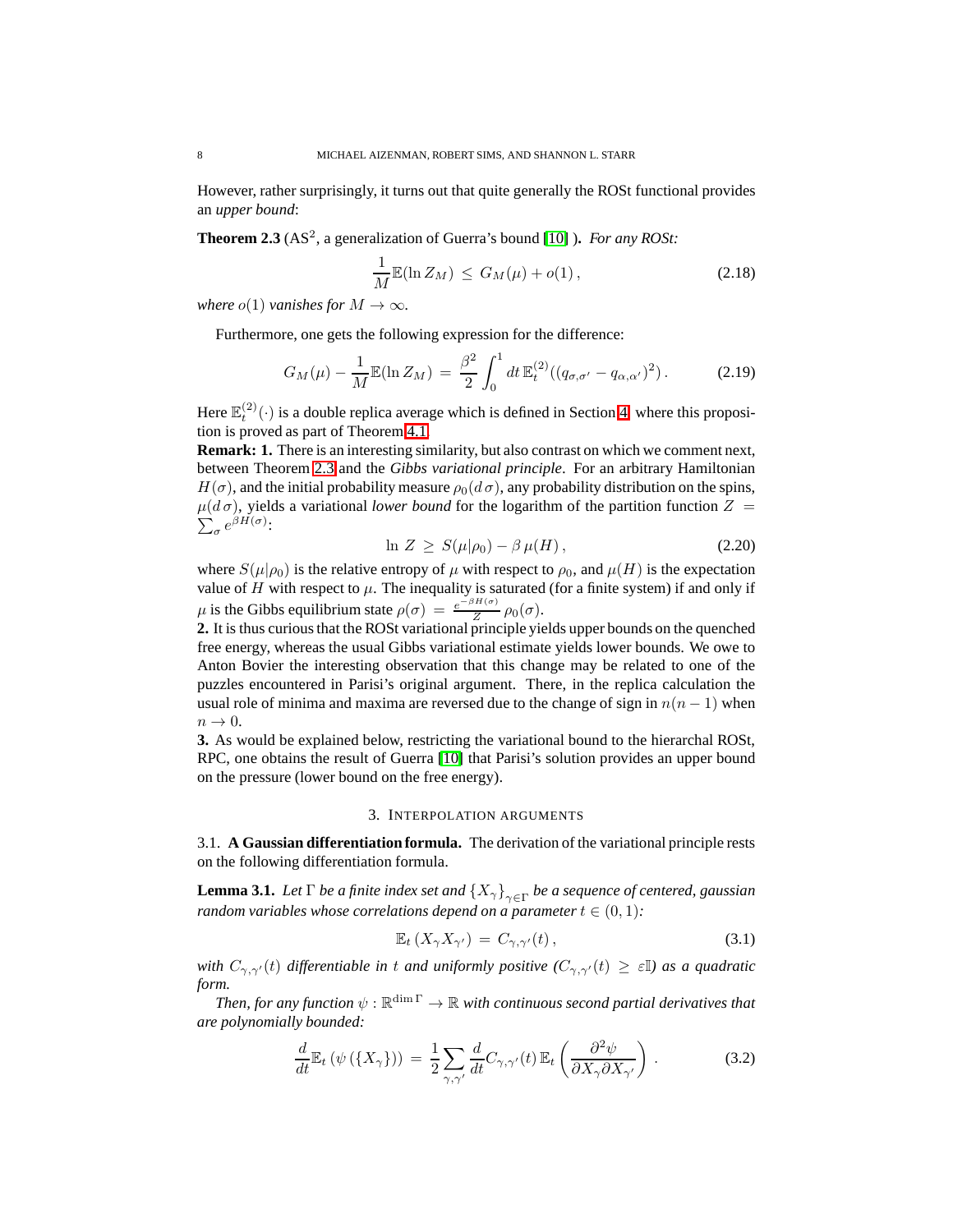For polynomial functions  $\psi$  the differentiation formula can be obtained rather directly from Wick's rule [\[23\]](#page-28-4), or through the integration by parts formula for gaussian random variables. In appendix [A](#page-23-0) we present a proof based on the Fourier transform representation. The statement can be further extended to functions whose second derivatives increase slower than any inverse gaussian.

<span id="page-8-4"></span>In our applications, we will be differentiating functions of a specific form. For this reason, we state:

<span id="page-8-2"></span>**Corollary 3.2.** *Let*  $\{X_{\gamma}\}_{\gamma \in \Gamma}$  *be a collection of Gaussian random variables as in Lemma* [3.1,](#page-7-2) *with*

$$
\sup_{t} \sup_{\gamma,\gamma' \in \Gamma} \left| \frac{d}{dt} C_{\gamma,\gamma'}(t) \right| < \infty \,, \tag{3.3}
$$

*and*  $\{\xi_{\gamma}\}_{\gamma \in \Gamma}$  *a summable sequence of positive numbers. Let* 

$$
\psi(\lbrace X_{\gamma} \rbrace) := \ln \left( \sum_{\gamma \in \Gamma} \xi_{\gamma} e^{-\beta X_{\gamma}} \right),\tag{3.4}
$$

<span id="page-8-0"></span>*with some*  $\beta > 0$ *. Then, for any*  $0 \le t_1 < t_2 \le 1$ 

=

$$
\mathbb{E}_{t_2} (\psi (\{X_{\gamma}\})) - \mathbb{E}_{t_1} (\psi (\{X_{\gamma}\})) =
$$
\n
$$
\frac{\beta^2}{2} \int_{t_1}^{t_2} \left[ \mathbb{E}_t^{(1)} \left( \frac{d}{dt} C_{\gamma, \gamma}(t) \right) - \mathbb{E}_t^{(2)} \left( \frac{d}{dt} C_{\gamma, \gamma'}(t) \right) \right] dt,
$$
\n(3.5)

where  $\mathbb{E}_t^{(n)}$  represent the "weighted replica averages", which are defined, for bounded *functions*  $f : \Gamma^n \to \mathbb{R}$ *, by* 

$$
\mathbb{E}_t^{(n)}\left(f(\gamma_1,\ldots,\gamma_n)\right) := \mathbb{E}\left(\sum_{\gamma_1,\ldots,\gamma_n} f(\gamma_1,\ldots,\gamma_n) \prod_{i=1}^n \zeta_i(\gamma_i)\right),\tag{3.6}
$$

<span id="page-8-3"></span>*with*

<span id="page-8-1"></span>
$$
\zeta_t(\gamma) := \frac{\xi_\gamma e^{-\beta X_\gamma}}{\sum_{\gamma'} \xi_{\gamma'} e^{-\beta X_{\gamma'}}}. \tag{3.7}
$$

*Proof.* For  $\Gamma$  a finite set, the statement is a direct application of [\(3.2\)](#page-7-3). For infinite  $\Gamma$  =  $\{\gamma_1, \gamma_2, \dots\}$  let  $\Gamma_n = \{\gamma_1, \dots, \gamma_n\}$ . Then, as just stated,

$$
\frac{d}{dt} \mathbb{E}\left(\ln \sum_{\gamma \in \Gamma_n} \xi_{\gamma} e^{-\beta X_{\gamma}}\right) = \frac{\beta^2}{2} \left[\mathbb{E}_{n,t}^{(1)}\left(\frac{d}{dt} C_{\gamma,\gamma}(t)\right) - \mathbb{E}_{n,t}^{(2)}\left(\frac{d}{dt} C_{\gamma,\gamma'}(t)\right)\right],
$$
 (3.8)

where the annealed multi-replica measures  $\mathbb{E}_{n,t}^{(1)}$  and  $\mathbb{E}_{n,t}^{(2)}$  are with respect to the random discrete measure generated by the finite sequence

$$
\zeta_{n,t}(\gamma) := \frac{\xi_{\gamma} e^{-\beta X_{\gamma}}}{\sum_{\gamma' \in \Gamma_n} \xi_{\gamma'} e^{-\beta X_{\gamma'}}} = \frac{\zeta_t(\gamma)}{\sum_{\gamma' \in \Gamma_n} \zeta_t(\gamma')},
$$
\n(3.9)

for  $\gamma \in \Gamma_n$ . Thus, the statement holds for the finite subsets  $\Gamma_n$ . As  $n \to \infty$  the random measures determined by  $\zeta_{n,t}$  converge to the random measure determined by  $\zeta_t$ , e.g., in the total variation norm. The claimed [\(3.5\)](#page-8-0) then follows using the integrated version of [\(3.8\)](#page-8-1),  $(3.3)$ , and the bounded convergence theorem.  $\Box$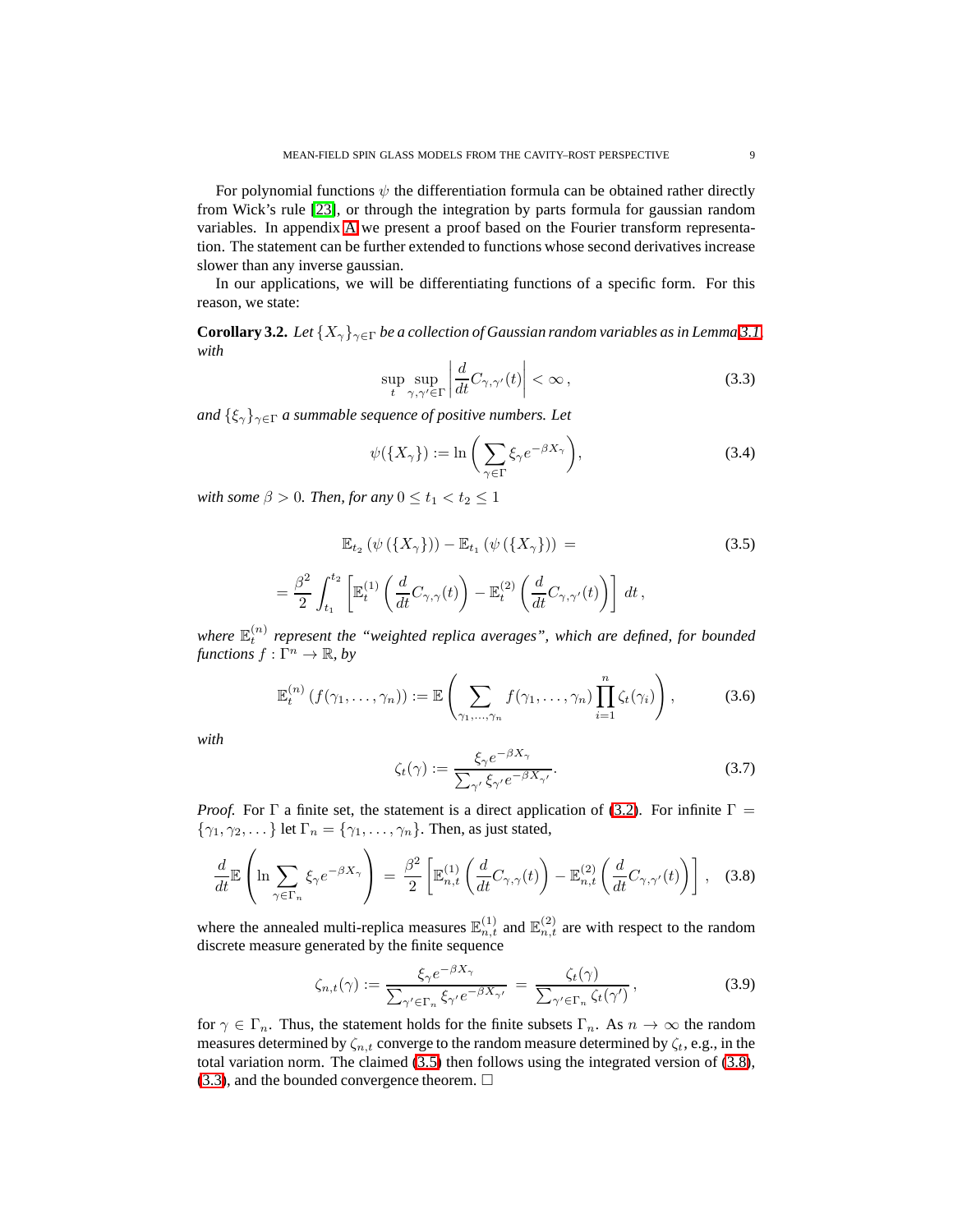**Remarks: 1.** The subscript t above indicates that these averages depend on the external parameter  $t$  through the weights  $(3.7)$ .

**2.** The derivative of  $\psi$  separates into two crucial terms. In many applications, the term involving the single replica average,  $\mathbb{E}_t^{(1)}(\cdot)$ , will vanish because the variance of  $X_\gamma$  (i.e., the diagonal term) will remain constant with respect to the interpolation parameter  $t$ . For such cases, one sees that if the off diagonal terms  $C_{\gamma,\gamma'}(t)$  only decrease with t, then the function  $\mathbb{E}(\psi)$  increases in t. Stated differently: the average goes up when the variables  $X_{\gamma}$  become less correlated.

**3.** Lemma [3.1](#page-7-2) and Corollary [3.2](#page-8-4) are related to Slepian's inequality, c.f. [\[13\]](#page-27-10).

<span id="page-9-1"></span>While various interesting conclusions follow from monotonicity alone, it helps to go beyond that. Following is a useful bound.

**Corollary 3.3.** *Suppose*  $\{X_{\gamma}\}\$ and  $\{Y_{\gamma}\}\$ are two independent sequences of centered gauss*ian random variables. Suppose that*  $\psi$  *is as in Corollary* [3.2.](#page-8-4) *Then* 

$$
\left| \mathbb{E} \big( \psi(\{ X_{\gamma} \}) \big) - \mathbb{E} \big( \psi(\{ Y_{\gamma} \}) \big) \right| \leq \beta^2 \max_{\gamma, \gamma'} \left| \mathbb{E} \left( X_{\gamma} X_{\gamma'} \right) - \mathbb{E} \left( Y_{\gamma} Y_{\gamma'} \right) \right| \tag{3.10}
$$

*Proof.* Consider the Gaussian family  $\{Z_{\gamma}\}\$  with covariance

<span id="page-9-0"></span>
$$
C_{\gamma,\gamma'}(t) = t \mathbb{E}(X_{\gamma}X_{\gamma'}) + (1-t) \mathbb{E}(Y_{\gamma}Y_{\gamma'}).
$$
\n(3.11)

By Corollary [3.2](#page-8-4) one obtains a formula for the derivative of  $\mathbb{E}(\psi(\{Z_\gamma\}))$ , which can be bounded by the right-hand-side of [\(3.10\)](#page-9-0) at every  $t \in (0,1)$ .  $\Box$ 

We note that if the variances of  $X_{\gamma}$  and  $Y_{\gamma}$  are equal for each  $\gamma$  then  $\beta^2$  can be replaced by  $\beta^2/2$  in [\(3.10\)](#page-9-0).

3.2. **GT interpolation and sub-additivity of the free energy.** The gaussian differentiation formula [\(3.2\)](#page-7-3) permits a quick derivation of the fundamental result of Guerra and Toninelli [\[11\]](#page-27-6) proving the existence of the free energy for the SK model.

In order to state their result it is useful to include extra diagonal terms in the Hamiltonian. These have a vanishingly small effect in the  $N \to \infty$  limit, but allow for the simplest statement of the theorem.

$$
-H_N(\sigma) = \frac{1}{\sqrt{2N}} \sum_{i,j=1}^N J_{ij} \sigma_i \sigma_j + \underline{h} \cdot \underline{\alpha}, \qquad (3.12)
$$

where the  $J_{ij}$  are i.i.d.  $N(0, 1)$  random variables. This changes the covariance matrix entries by an amount of order  $O(1/N)$ . Therefore, by Corollary [3.3](#page-9-1) it does not affect  $P(\beta, h)$ . Henceforth, all  $P_N(\beta, h)$ , etc., are defined relative to this Hamiltonian. Alternatively, one can define a centered Gaussian process  $\{K_N(\sigma), \sigma \in \{+1, -1\}^N\}$  with covariance

<span id="page-9-2"></span>
$$
\mathbb{E}(K_N(\sigma)K_N(\sigma')) = \frac{N}{2}q_{\sigma,\sigma'}^2,
$$
\n(3.13)

and then  $-H_N(\sigma) = K_N(\sigma) + h \cdot \sigma$ .

The first application of the interpolation is the super-additivity of the quenched free energy

<span id="page-9-4"></span>
$$
Q_N(\beta, h) := \mathbb{E} \left( \ln \left[ Z_N(\beta, h) \right] \right). \tag{3.14}
$$

<span id="page-9-3"></span>**Theorem 3.4.** *(Guerra-Toninelli*[\[11\]](#page-27-6)*) For any*  $N, M \in \mathbb{N}$ *,* 

$$
Q_N(\beta, h) + Q_M(\beta, h) \le Q_{N+M}(\beta, h). \tag{3.15}
$$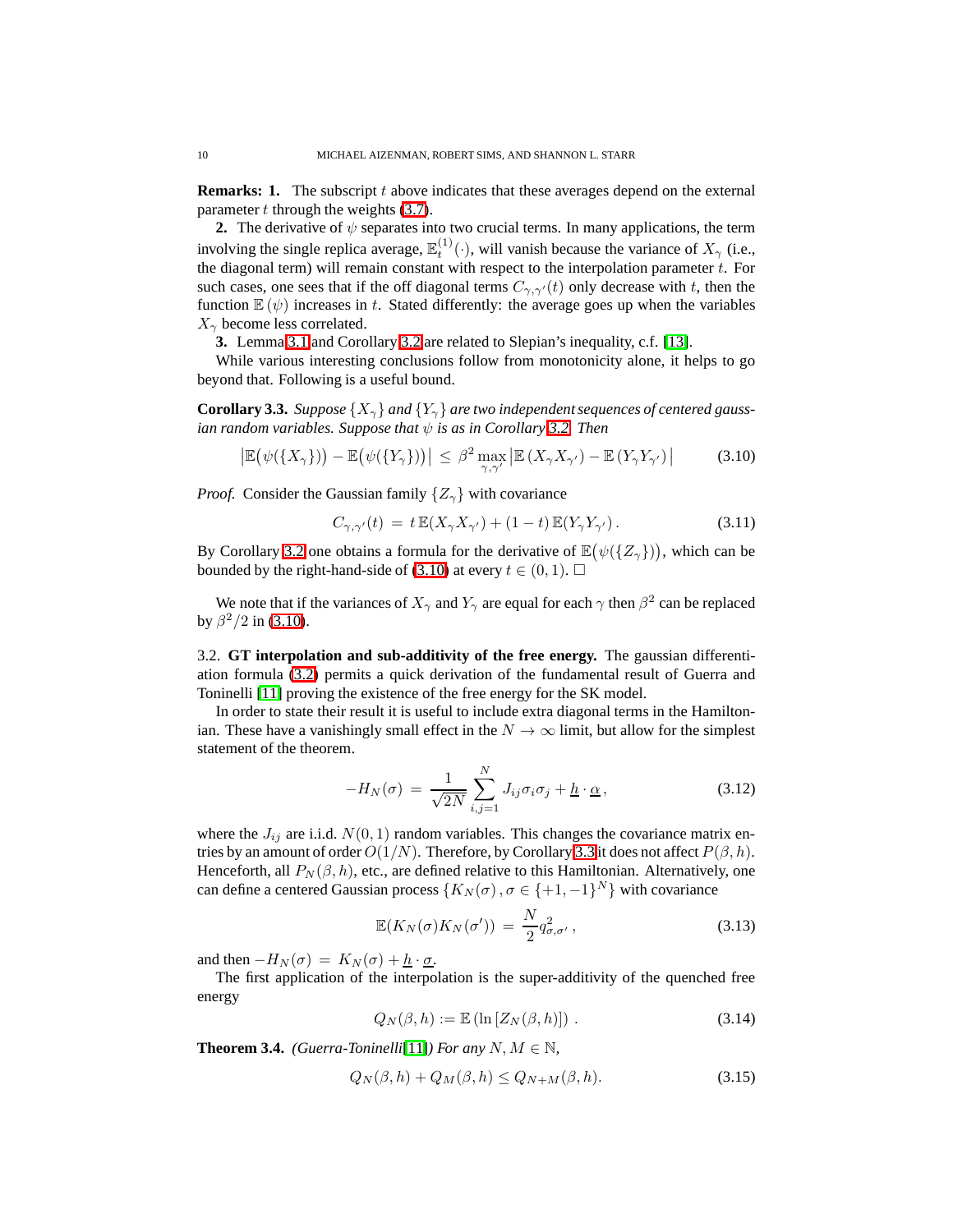*Proof.* Consider a system of size  $N + M$  with spin configurations  $\gamma = {\gamma_i}_{i=1}^{N+M}$ . Write the configuration as  $\gamma = (\alpha, \sigma)$ , with  $\alpha = {\alpha_i}_{i=1}^N := {\gamma_i}_{i=1}^N$  and  $\sigma = {\sigma_i}_{i=1}^M :=$  $\{\gamma_{N+i}\}_{i=1}^M$ . The Hamiltonian for the system of  $N + M$  spins is given by

$$
H_{N+M}(\gamma, h) = -K_{N+M}(\gamma) - \underline{h} \cdot \underline{\gamma}.
$$
 (3.16)

<span id="page-10-4"></span>Guerra and Toninelli have noted the utility of considering the one-parameter family of Hamiltonians which interpolate between  $H_{N+M}$  and the sum of two independent SK Hamiltonians:

$$
H_{N+M}(\gamma, h; t) := -K_{N+M}(\gamma; t) - \underline{h} \cdot \underline{\gamma} \,, \tag{3.17}
$$

<span id="page-10-5"></span>with

$$
K_{N+M}(\gamma;t) := \sqrt{1-t} \left[ K_N(\alpha) + K_M(\sigma) \right] + \sqrt{t} K_{N+M}(\gamma). \tag{3.18}
$$

It is to be understood here that the random variables defining the interaction terms  $K_N(\alpha)$ ,  $K_M(\sigma)$ , and  $K_{N+M}$ , as in [\(3.13\)](#page-9-2), are each chosen independently. The function

$$
\psi(t) := \ln \left[ \sum_{\gamma} e^{-\beta H_{N+M}(\gamma, h; t)} \right],\tag{3.19}
$$

clearly satisfies

$$
\mathbb{E}(\psi(0)) = Q_N(\beta, h) + Q_M(\beta, h) \quad \text{and} \quad \mathbb{E}(\psi(1)) = Q_{N+M}(\beta, h), \tag{3.20}
$$

where  $\mathbb{E}(\cdot)$  above stands for integration with respect to all the random couplings in  $K_N$ ,  $K_M$ , and  $K_{N+M}$ . The theorem now follows if we can control the sign of  $\frac{d}{dt}\mathbb{E}(\psi(t))$ .

To apply our differentiation formula, [\(3.5\)](#page-8-0), we note that

<span id="page-10-7"></span><span id="page-10-6"></span>
$$
\frac{d}{dt}C_{\gamma,\gamma'}(t) = \frac{N+M}{2}q_{\gamma,\gamma'}^2 - \frac{N}{2}q_{\alpha,\alpha'}^2 - \frac{M}{2}q_{\sigma,\sigma'}^2.
$$
 (3.21)

For the diagonal terms,  $\gamma = \gamma'$ , the above derivative vanishes. Moreover,  $q_{\gamma,\gamma'}$  is a convex combination of  $q_{\alpha,\alpha'}$  and  $q_{\sigma,\sigma'}$ :

$$
q_{\gamma,\gamma'} = \frac{N}{N+M} q_{\alpha,\alpha'} + \frac{M}{N+M} q_{\sigma,\sigma'}.
$$
 (3.22)

Convexity of the function  $f(q) = q^2$ , allows to conclude that

$$
\frac{d}{dt}C_{\gamma,\gamma'}(t) \le 0,\t\t(3.23)
$$

and therefore,  $\mathbb{E}(\psi(t))$  is increasing by [\(3.5\)](#page-8-0). This completes the proof.  $\Box$ 

Theorem [3.4](#page-9-3) immediately implies the existence of the thermodynamic limit:

<span id="page-10-0"></span>**Corollary 3.5.** *i) For any*  $\beta$  *and h*.

<span id="page-10-3"></span><span id="page-10-1"></span>
$$
P(\beta, h) := \lim_{N \to \infty} P_N(\beta, h)
$$
\n(3.24)

*exists. Furthermore, defining*  $\mathcal{P}_N(\beta, h; \omega) = \frac{1}{N} \ln Z_N(\beta, h; \omega)$ *,* 

<span id="page-10-2"></span>
$$
\lim_{N \to \infty} \mathcal{P}_N(\beta, h; \omega) = P(\beta, h), \tag{3.25}
$$

*where the limit is in distribution.*

*ii) The pressure may also be represented as*

$$
P(\beta, h) = \lim_{M \to \infty} \liminf_{N \to \infty} \frac{1}{M} \mathbb{E}\left(\ln\left[\frac{Z_{N+M}(\beta, h)}{Z_N(\beta, h)}\right]\right),\tag{3.26}
$$

*for any*  $\beta$  *and*  $h$ *.*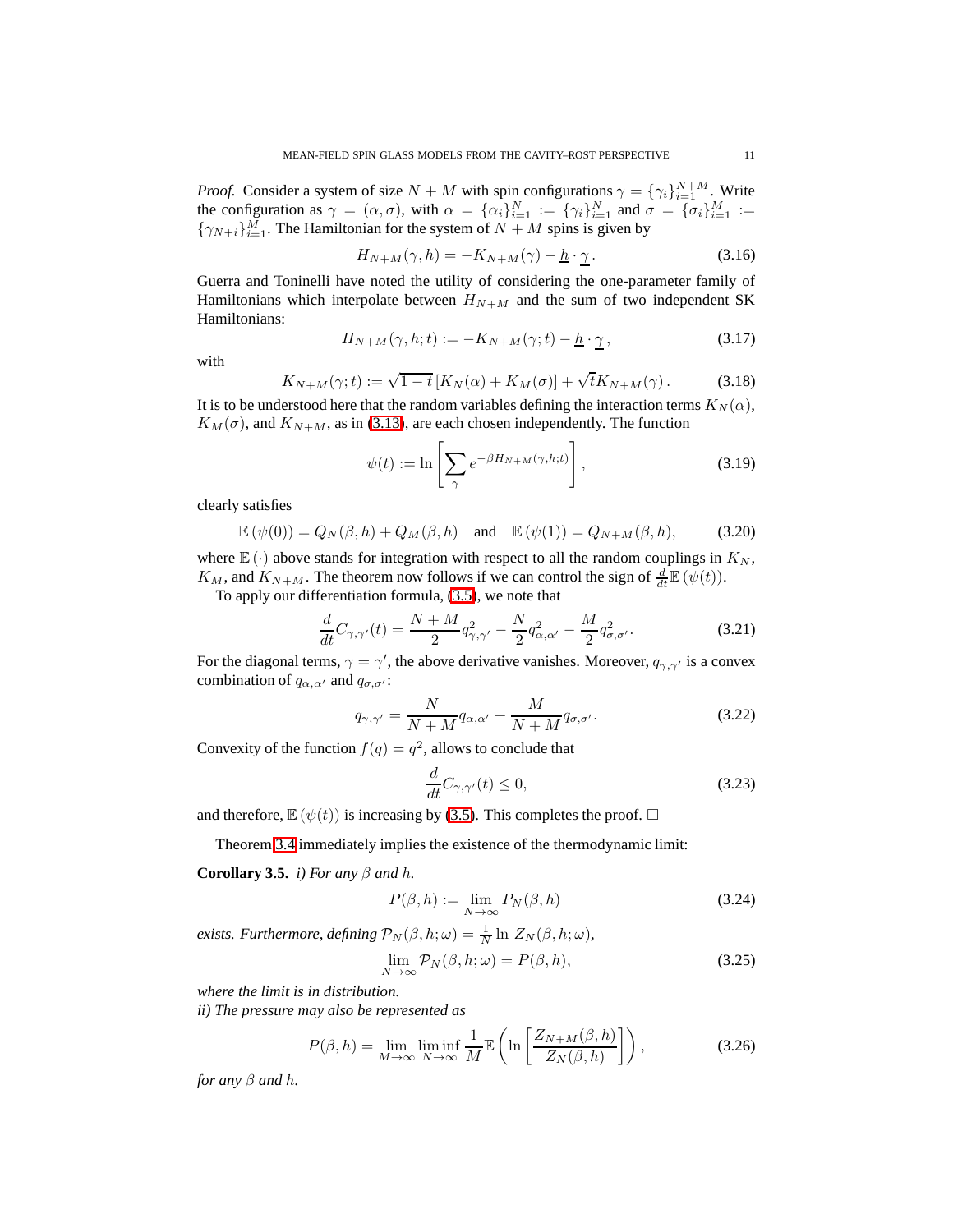It should be noted here that prior to the GT argument it was known that the fluctuations of  $\mathcal{P}_N(\beta, h; \omega)$  are of diminishing size as  $N \to \infty$ , a fact which can be deduced by either martingale methods [\[18\]](#page-27-11) or a concentration of measure argument [\[24\]](#page-28-3). The 'monotonicity of the interpolation' argument [\[11\]](#page-27-6) adds the last missing step, which is the convergence of the sequence  $P_N(\beta, h)$ .

*Proof of Corollary [3.5:](#page-10-0)* The results claimed in [\(3.24\)](#page-10-1) and [\(3.26\)](#page-10-2) are simple conse-quences of [\(3.15\)](#page-9-4); namely if  $\{Q_N\}_{N\in\mathbb{N}}$  is a super-additive sequence, then the following limit exists and may be calculated incrementally

$$
\lim_{N \to \infty} \frac{Q_N}{N} = \lim_{M \to \infty} \liminf_{N \to \infty} \frac{Q_{N+M} - Q_N}{M},
$$
\n(3.27)

see Lemma [B.1](#page-24-1) below.

The convergence [\(3.25\)](#page-10-3) follows from [\(3.24\)](#page-10-1) since, as, mentioned above, the range of the probability distribution of  $\frac{1}{N} \ln Z_N(\beta, h; \omega)$  narrows as  $N \to \infty$  - a fact proven in  $[18, 24]$  $[18, 24]$ .

**Remarks: 1.** While (i) recovers the Guerra and Toninelli result [\[11\]](#page-27-6), (ii) is an observation which was useful in the proof of the variational principle [\[2\]](#page-27-7).

**2.** The reader is cautioned that the super-additivity of the quenched pressure, and the particular direction for its monotonicity under the process of 'amalgamation' in which two blocks are interpolated into a single system, is not a thermodynamic principle akin to the Gibbs-phenomenon. For the Curie-Weiss model the inequality in [\(3.15\)](#page-9-4) is reversed (as a simple calculation will show).

## <span id="page-11-6"></span>4. THE ROST VARIATIONAL PRINCIPLE

<span id="page-11-0"></span>For convenience, let us remind ourselves that the functional representing the increase in the free energy due to the incorporation of M spins  $\sigma \in \{+1, -1\}^M$  into a ROSt  $\mu$  whose configurations are described by  $({\{\xi_{\alpha}\}}_{\alpha}, {\{q_{\alpha,\alpha'}\}})$  is

$$
G_M(\beta, h; \mu) = \frac{1}{M} \mathbb{E}\left(\ln \frac{\sum_{\alpha, \sigma} \xi_{\alpha} e^{\beta(V_{\alpha, \sigma} + \underline{h} \cdot \underline{\gamma})}}{\sum_{\alpha} \xi_{\alpha} e^{\beta \sqrt{M} \kappa_{\alpha}}}\right).
$$
(4.1)

with  $\{\kappa_{\alpha}, V_{\alpha,\sigma}\}$  Gaussian random variables of covariance,

<span id="page-11-3"></span><span id="page-11-2"></span>
$$
\mathbb{E}(\kappa_{\alpha}\kappa_{\alpha'}) = \frac{1}{2}q_{\alpha,\alpha'}^2, \qquad (4.2)
$$

<span id="page-11-5"></span>
$$
\mathbb{E}(V_{\alpha,\sigma}V_{\alpha',\sigma'})=Mq_{\alpha,\alpha'}q_{\sigma,\sigma'}.
$$
\n(4.3)

<span id="page-11-1"></span>**Theorem 4.1.** *1. For any*  $N$  *and any*  $ROSt \mu$ 

$$
\frac{1}{N}\mathbb{E}(\ln Z_N(\beta,h)) \leq G_N(\beta,h;\mu) \tag{4.4}
$$

<span id="page-11-4"></span>*with*

$$
G_N(\beta, h; \mu) - \frac{1}{N} \mathbb{E}(\ln Z_N(\beta, h)) = \frac{\beta^2}{2} \int_0^1 dt \, \mathbb{E}_t^{(2)}((q_{\alpha, \alpha'} - q_{\sigma, \sigma'})^2).
$$
 (4.5)

*2. The pressure is given by*

$$
P(\beta, h) = \lim_{M \to \infty} \inf_{\mu: \text{ROSt}} G_M(\beta, h; \mu), \tag{4.6}
$$

*where the limit*  $M \to \infty$  *also equals the supremum over* M.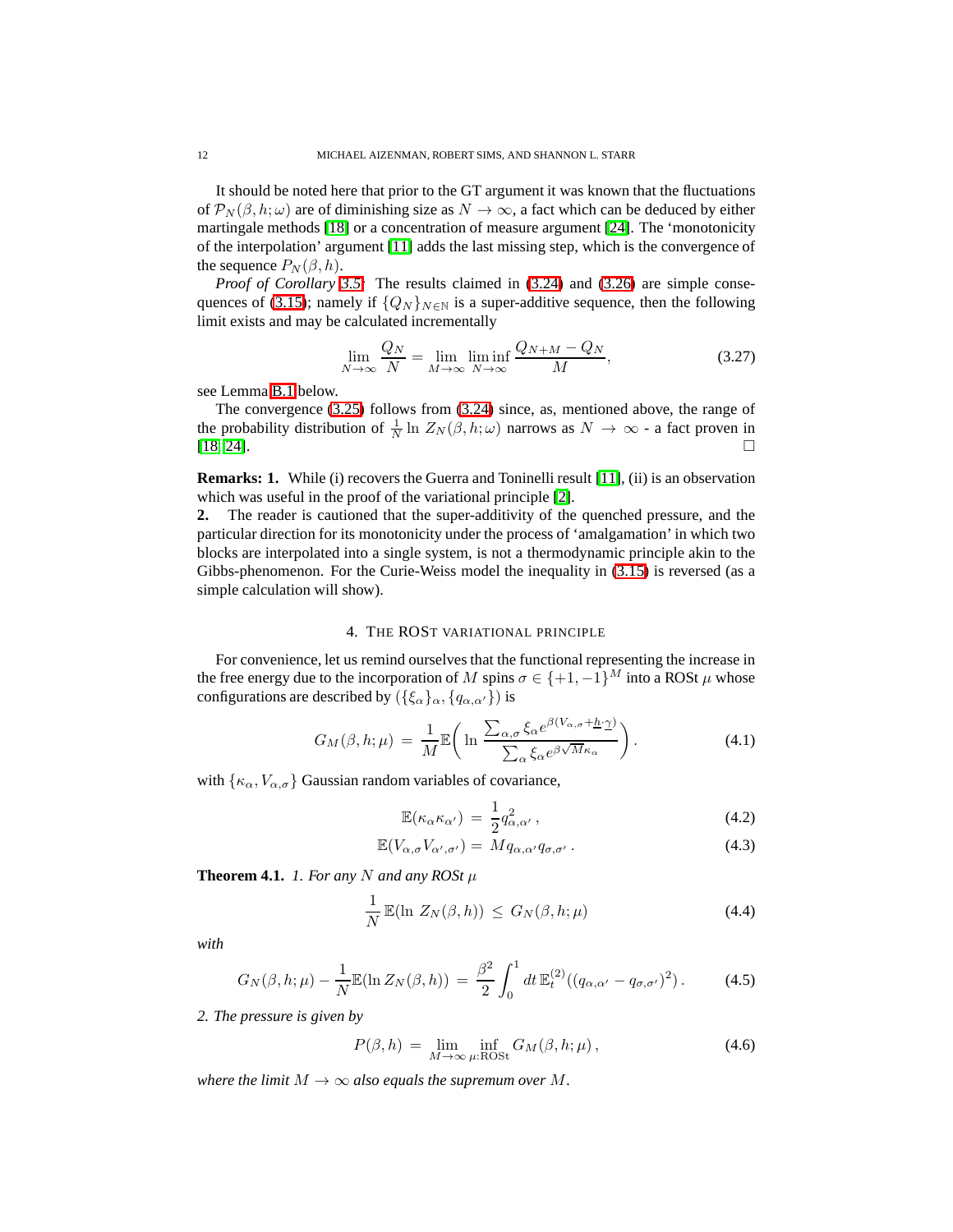The replica expectation  $\mathbb{E}_t^{(2)}$  is just as in Corollary [3.2](#page-8-4) with respect to the interpolating Gaussian process with covariance

$$
\mathbb{E}(X_{\gamma}X_{\gamma'})=C_{\gamma,\gamma'}(t)=\frac{N}{2}[(1-t)(q_{\alpha,\alpha'}^2+q_{\sigma,\sigma'}^2)+2t\,q_{\sigma,\sigma'}\,q_{\alpha,\alpha'}],\qquad(4.7)
$$

where  $\gamma = (\alpha, \sigma)$ .

*Proof. Part 1.:* The argument is a slight modification of the interpolation scheme described in Theorem [3.4.](#page-9-3) Here we consider a system composed of a finite block of spins  $\sigma$ , whose interactions are determined by the SK model, and a reservoir of configurations  $\alpha$ , whose overlaps are governed by a ROSt  $\mu$ . Again, we interpolate between a decoupled state of the system and a state in which some interactions are allowed. The interpolating Hamiltonian is

$$
-H_N(\alpha, \sigma; t) := \sqrt{1-t} \left[ K_N(\sigma) + \sqrt{N} \kappa_\alpha \right] + \sqrt{t} V_{\alpha, \sigma} + \underline{h} \cdot \underline{\gamma} \,, \tag{4.8}
$$

<span id="page-12-0"></span>where the random couplings in  $K_N(\sigma)$ ,  $\kappa_\alpha$ , and  $V_{\alpha,\sigma}$ , defined in [\(3.13\)](#page-9-2) [\(4.2\)](#page-11-2), and [\(4.3\)](#page-11-3) respectively, are each drawn independently.

The function

$$
\tilde{\psi}(t) := \frac{1}{N} \ln \left[ \frac{\sum_{\alpha,\sigma} \xi_{\alpha} e^{-\beta H_N(\alpha,\sigma;t)}}{\sum_{\alpha} \xi_{\alpha} e^{\beta \sqrt{N} \kappa_{\alpha}}} \right],
$$
\n(4.9)

is easily seen to satisfy

$$
\mathbb{E}\left(\tilde{\psi}(0)\right) = P_N(\beta, h) \text{ and } \mathbb{E}\left(\tilde{\psi}(1)\right) = G_N(\beta, h; \mu),\tag{4.10}
$$

where  $\mathbb{E}(\cdot)$  stands for integration with respect to all random variables appearing in [\(4.9\)](#page-12-0).

Our differentiation formula [\(3.5\)](#page-8-0) applies again. Letting  $\gamma$  now denote pairs  $\gamma = (\alpha, \sigma)$ , we have  $-H_N(\gamma;t) = X_\gamma + \underline{h} \cdot \underline{\sigma}$  where a direct calculation shows that

<span id="page-12-2"></span>
$$
\frac{d}{dt}C_{\gamma,\gamma'}(t) = -\frac{N}{2}(q_{\alpha,\alpha'} - q_{\sigma,\sigma'})^2.
$$
\n(4.11)

<span id="page-12-1"></span>The covariance derivative vanishes for  $\gamma = \gamma'$ , since  $q_{\alpha,\alpha} = q_{\sigma,\sigma} = 1$ ; as we saw, already that and the definite sign in [\(4.11\)](#page-12-1) imply monotonicity. The full statement, [\(4.5\)](#page-11-4), follows by [\(3.5\)](#page-8-0) and the fundamental theorem of calculus.

*Part 2.:* We now note that there exists a sequence of ROSts  $\mu_N^{SK}$  for which

$$
G_M(\beta, h; \mu_N^{SK}) = \frac{1}{M} \mathbb{E}\left(\ln\left[\frac{Z_{N+M}(\beta, h)}{Z_N(\beta, h)}\right]\right) + o(\frac{M}{N}).\tag{4.12}
$$

To see that, it suffices to consider the example which has motivated the concept, namely the case when the ROSt,  $\mu_N^{SK}$  is provided by another SK systems of N particles, with  $N >> M$ .

Adapting  $(2.8)$  to an increment by M we get

$$
\mathbb{E}\left(\ln\frac{Z_{N+1}}{Z_N}\right) = \mathbb{E}\left(\ln\frac{\sum_{\alpha,\sigma}\xi_{\alpha}e^{\beta(V_{\alpha,\sigma}+\underline{h}\cdot\underline{\sigma})}}{\sum_{\alpha}\xi_{\alpha}e^{\beta\kappa_{\alpha}}}\right),\tag{4.13}
$$

where  $\{\xi_{\alpha}\}\$ are the weights

$$
\xi_{\alpha} = \exp\left(\beta \Big[ \frac{1}{\sqrt{N+M}} \sum_{i < j}^{N} J_{ij} \alpha_i \alpha_j + \underline{h} \cdot \underline{\alpha} \Big] \right). \tag{4.14}
$$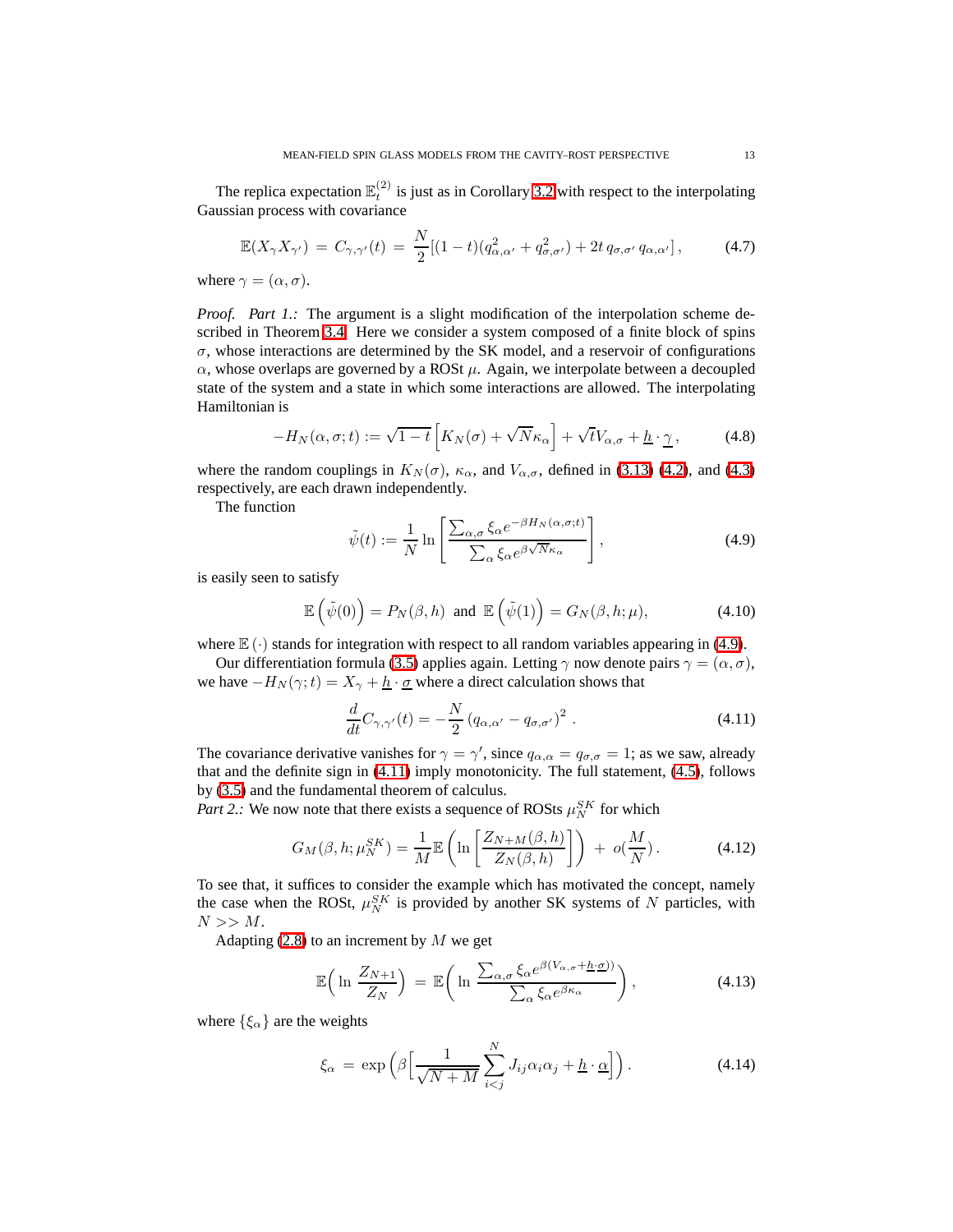The quantities  $V_{\alpha,\sigma}$  and  $\kappa_{\alpha}$  are Gaussian variables whose covariance differs from the corresponding factors in the desired variational quantity by the factor of  $\frac{N}{N+M} = 1 - \frac{M}{N} +$  $O((\frac{M}{N})^2)$ . Applying Corollary [3.3,](#page-9-1) one may determine that

$$
\left| G_M(\beta, h; \mu_N^{SK}) - \frac{1}{M} \mathbb{E} \left( \ln \left( \frac{Z_{N+M}(\beta, h)}{Z_N(\beta, h)} \right) \right) \right| = O\left( \frac{M}{N} \right) ,\tag{4.15}
$$

<span id="page-13-0"></span>from which [\(4.12\)](#page-12-2) follows.

Combining this result with Corollary [3.5](#page-10-0) part (ii) gives part (2) of Theorem [4.1.](#page-11-1)  $\Box$ 

#### 5. HIERARCHAL RANDOM PROBABILITY CASCADES (RPC)

In his commentary on the story of Oedipus, Andre Gide brought up the observation that there exist universally valid answers, which are applicable to many questions.  $<sup>1</sup>$  A</sup> "universal answer", in the form of a hierarchal structure which appears to play a key role in various complex systems, has emerged also in the study of spin-glass models.

In this section, we describe a family of ROSts each of which is endowed with a remarkable property: quasi-stationarity under a class of time evolutions which includes the cavity dynamics of Section [\(2.2\)](#page-5-1). An intriguing and relevant question is whether the class of examples discussed here includes all the ROSts which exhibit a robust version of quasistationarity. Before explaining the question, or conjecture, let us present the "random energy model" and its hierarchal extension. Both were introduced by Ruelle, as the point processes capturing the  $N \to \infty$  limit of Derrida's finite model calculations, and called the REM (for random energy model) and the GREM (for a generalized random energy model). Seeking a descriptive term we shall refer to these as the hierarchal "random probability cascades" (RPC).

5.1. **The Random Energy Model (REM).** The basic building block for the hierarchal probability cascades is the REM, or  $REM<sub>x</sub>$  to be specific, which is the Poisson point process on  $[0, \infty)$  with density given by  $\rho_x(d\xi) = -d\xi^{-x}$ . Here x is a parameter ranging over  $(0, 1)$ , the minus sign is to ensure that the measure is positive, and each configuration, drawn according to the  $\text{REM}_x$ , is represented by a sequence of non-negative numbers denoted by  $\{\xi_{\alpha}(\omega)\}\)$ . Denoting the occupation number of a Borel set  $A \subset [0,\infty)$  by

$$
N_A(\omega) := \#\{\alpha : \xi_\alpha(\omega) \in A\},\tag{5.1}
$$

what is stated above means that for the  $REM<sub>x</sub>$ :

*i.* the occupation numbers of disjoint sets form independent random variables,

*ii.* the distribution of the occupation number is Poissonian:

$$
\mathbb{P}\left(N_A(\omega) = k\right) = \frac{\rho(A)^k}{k!} \, e^{-\rho(A)}\,,\tag{5.2}
$$

<span id="page-13-1"></span>with  $\rho(A)$  the mean value:

$$
\rho_x(A) \equiv \mathbb{E}\left(N_A(\omega)\right) = -\int_A d\xi^{-x} \,. \tag{5.3}
$$

The  $\text{REM}_x$  process also appears in extreme value theory; in some probability references it is denoted  $PD(x, 0)$ , ([\[19\]](#page-27-12).)

<sup>&</sup>lt;sup>1</sup>In the case of Oedipus, "I/man", points towards the answer to the two questions which Oedipus faced at turning points in his life, the one posed by the Sphinx and the other on which years later he has sought the advice of Tiresias. *A. Gide: "Oedipe" (1931).*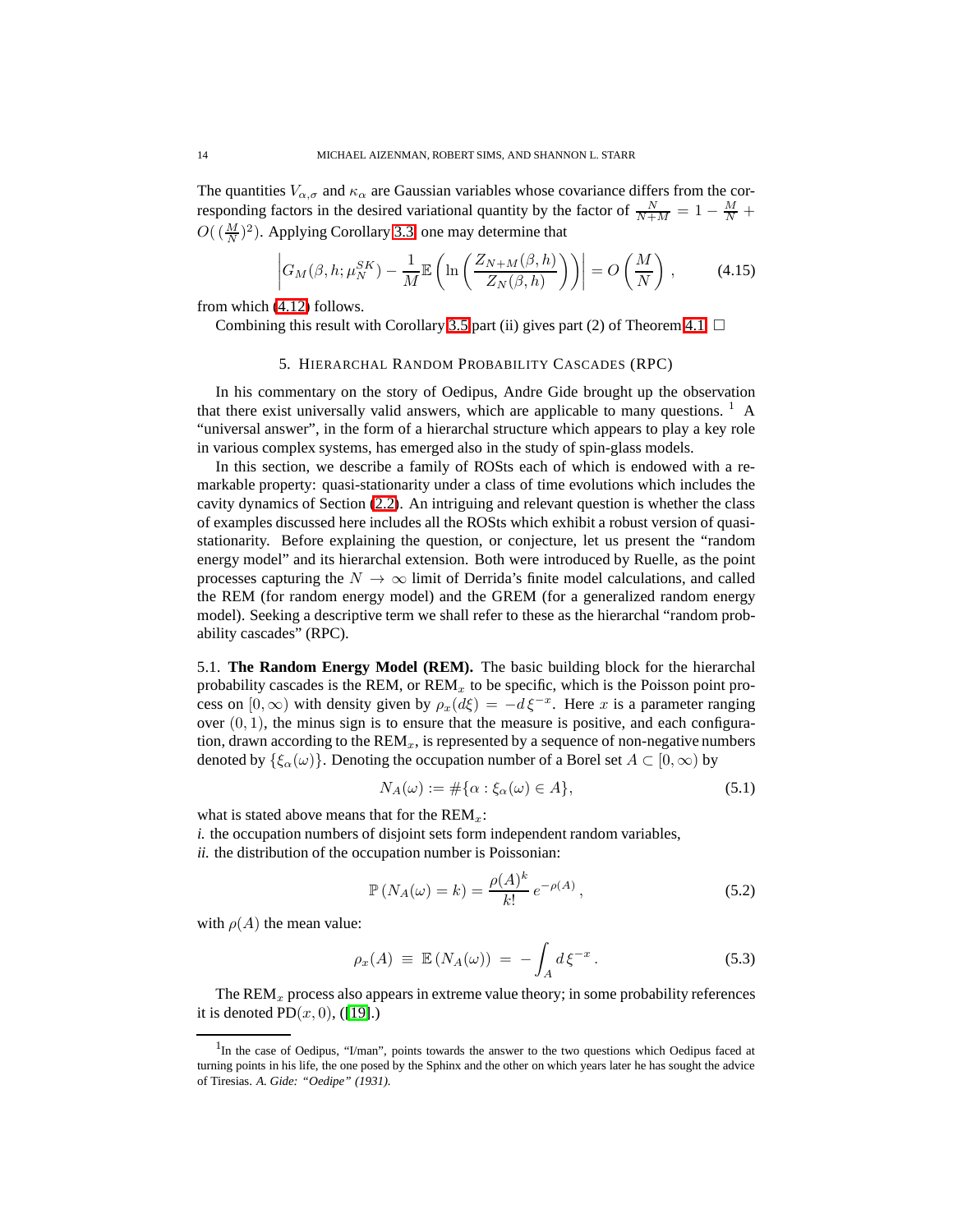By [\(5.3\)](#page-13-1), for any  $\varepsilon > 0$ 

<span id="page-14-3"></span>
$$
\mathbb{E}\left(N_{\left[\varepsilon,\infty\right)}(\omega)\right) = \frac{1}{\varepsilon^x}.
$$
\n(5.4)

It readily follows that with probability one it is possible to re-label its points in descending order, i.e., write  $\{\xi_{\alpha}(\omega)\} = \{\xi_n(\omega)\}_{n=1}^{\infty}$  where

$$
\xi_1(\omega) > \xi_2(\omega) > \cdots. \tag{5.5}
$$

<span id="page-14-4"></span>Furthermore, one has:

<span id="page-14-0"></span>**Theorem 5.1.** Let  $0 < x < 1$ , then with respect to the point process  $REM_x$ , almost surely: *i.*

<span id="page-14-1"></span>
$$
n^{1/x}\xi_n(\omega) \underset{n \to \infty}{\longrightarrow} 1. \tag{5.6}
$$

*ii. the following sum converges if and only if*  $v > x$ *:* 

$$
\sum_{n} \xi_{n}(\omega)^{v} < \infty \,, \tag{5.7}
$$

*iii. the partition function*  $Z(\omega) := \sum_{n} \xi_n(\omega)$  *is almost surely finite, with an infinitely divisible distribution, satisfying the addition law:*  $Z \stackrel{\mathcal{D}}{=} 2^{-1/x}(Z + Z')$  where  $Z'$  is an iid *copy of* Z*,*

*iv. the u-moment of*  $Z$  *is finite if and only if*  $u < x$ *:* 

<span id="page-14-2"></span>
$$
\mathbb{E}\left(Z^u\right) < \infty\,. \tag{5.8}
$$

*where*  $E$  *represents the expectation value over REM<sub>x</sub>.* 

*Proof. i.* On the scale of  $t \equiv \xi^{-x}$ , REM<sub>x</sub> is a Poisson process of fixed density (= 1). Let  $N(t; \omega) := N_{(t^{-\frac{1}{x}}, \infty)}(\omega)$ , and let  $t(n; \omega)$  be the inverse function. Then, by the Law of Large Numbers (or the ergodic theorem),  $N(t; \omega)/t \rightarrow 1$ , almost surely (for  $t \rightarrow \infty$ ). This can be rewritten as  $t(n; \omega)/n \rightarrow 1$ , which implies [\(5.6\)](#page-14-0). (Estimates on the deviations can be deduced using the law of the iterated logarithm.)

*ii.* The a.s. finiteness statement [\(5.7\)](#page-14-1) can be deduced from [\(5.6\)](#page-14-0), or alternatively by splitting from the sum the finite (almost surely) collection of terms with  $\xi > 1$ , and noting that the main term is then of finite mean.

*iii.* The divisibility law for the distribution of  $Z(\omega)$  is a direct consequence of the divisibility of the Poisson point process.

*iv.* A simple device which facilitates the derivation of [\(5.8\)](#page-14-2) is the bound, for  $0 \le u \le 1$ :

$$
Z(\omega)^u \le Z_{[0,1]}(\omega)^u + \sum_{\xi_n \in (1,\infty)} \xi_n^u(\omega) \tag{5.9}
$$

where  $Z_{[0,1]}$  is the contribution due to  $\xi_n \in (0,1]$ . With the help of the Hölder inequality, at  $p = 1/u$ , applied to the first term, [\(5.8\)](#page-14-2) can be deduced by a direct calculation.  $\Box$ 

5.1.1. *Quasi-Stationarity of the REM.* Among the more compelling attributes of the REM point processes, is their *quasi-stationarity* under the dynamics which correspond to increments through independent factors.

The time evolution can be described through a sequence of steps applied to a configuration  $\{\xi_\alpha(\omega)\}\$  generated according to a REM<sub>x</sub> process. First, the points of the configuration are labeled in descending order  $\{\xi_{\alpha}\} = \{\xi_n\}_{n=1}^{\infty}$  as described in [\(5.5\)](#page-14-3). Here we have omitted the dependence of the sequence on the randomness  $\omega$ , and we will continue to do so, where convenient, in the following. Next, a non-negative sequence of iid random variables  $\{\gamma_n\}_{n=1}^{\infty}$  is drawn independently of  $\{\xi_n\}$ , with probability distribution  $g(d\gamma)$ . A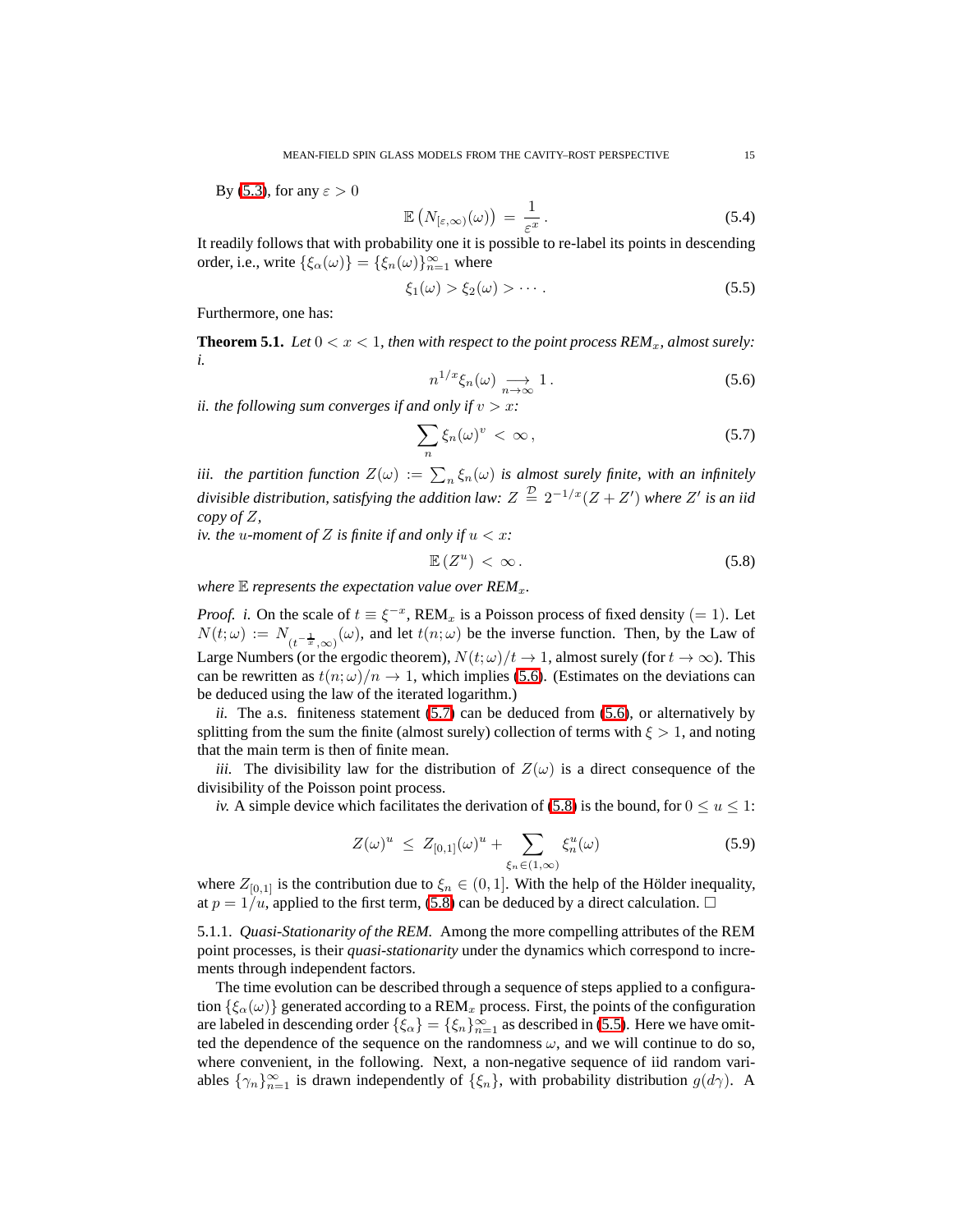new configuration is obtained by multiplying  $\xi_n$  by the random weights  $\gamma_n$ . To retain the monotonicity which is assumed in our notation, the resulting configuration is relabeled in descending order, and it therefore takes the form

$$
\xi_n := \gamma_{\pi(n)} \xi_{\pi(n)} \tag{5.10}
$$

where  $\pi$  is the appropriate permutation. We also denote

$$
\widetilde{\gamma}_n := \gamma_{\pi(n)} \,. \tag{5.11}
$$

<span id="page-15-0"></span>Thus, while  $\gamma_n$  is the factor by which  $\xi_n$  is multiplied "going forward" in time,  $\tilde{\gamma}_n$  is the factor by which  $\xi_n$  was increased in the last step.

**Theorem 5.2.** *For any*  $x \in (0,1)$  *and a probability distribution*  $g(d\gamma)$  *of finite moment:*  $\langle \gamma^x \rangle := \int \gamma^x g(d\gamma) < \infty$ , there is a constant K so that the REM<sub>x</sub> distribution is station*ary under the time evolution produced by the random factors*  $\{\gamma_n\}$ *, as described above, corrected by the factor*

$$
K = \langle \gamma^x \rangle^{1/x}, \tag{5.12}
$$

<span id="page-15-1"></span>*in the sense that:*

$$
\{K^{-1}\tilde{\xi}_n\} \stackrel{\mathcal{D}}{=} \{\xi_n\}.
$$
\n(5.13)

*Furthermore, the past increments*  $\{\tilde{\gamma}_n(\omega)\}\$  *form a sequence of iid random variables with the modified probability distribution*

$$
\widetilde{g}(d\widetilde{\gamma}) = \frac{\widetilde{\gamma}^x \, g(d\widetilde{\gamma})}{\langle \gamma^x \rangle} \tag{5.14}
$$

*which are also independent of*  $\{\widetilde{\xi}_n\}$ .

The last statement may appear paradoxical: you start with a sequence of the iid random variables  $\{\gamma_n\}$ , reshuffle them a bit, producing the permuted sequence  $\{\tilde{\gamma}_n\}$ , and the result is a sequence of iid variables with a different distribution! This would certainly not be possible for any finite collection of random variables, but it is apparently possible in the infinite setting due to the existence of a bottomless reservoir.

*Theorem [5.2.](#page-15-0)* The proof can be obtained through the moment generating functionals, or alternatively the observation that the joint distribution of the collection  $\{(\xi_n, \gamma_n)\}\)$  corresponds to the Poisson process in  $\mathbb{R}_+ \times \mathbb{R}_+$  with the density:  $-d\xi^{-x} g(d\gamma)$ . The collection of points  $\{(\xi_n, \widetilde{\gamma}_n)\}\$ also forms a Poisson process, since its occupation numbers for disjoint regions of  $\mathbb{R}_+ \times \mathbb{R}_+$  are independent, and have the density  $-d(\tilde{\xi}/\tilde{\gamma})^{-x} g(d\tilde{\gamma})$ . It helps to write this density so that it becomes a probability measure in the second variable:

$$
-d\left(\tilde{\xi}/\tilde{\gamma}\right)^{-x}g(d\tilde{\gamma}) = -d\left(\frac{\tilde{\xi}}{\langle\gamma^x\rangle^{1/x}}\right)^{-x} \times \frac{\tilde{\gamma}^x g(d\tilde{\gamma})}{\langle\gamma^x\rangle}.
$$
 (5.15)

The fact that the second factor on the right hand side is a probability measure which does not depend on  $\xi$  allows to quickly read from the above the statements which are asserted in the Theorem.

The above argument is discussed a bit more explicitly in [\[21\]](#page-28-2). Theorem [5.2](#page-15-0) states that each of the  $\text{REM}_x$  processes is invariant under the stochastic evolution up to a deterministic correction. A general result of Liggett [\[14\]](#page-27-13) implies that such invariance in fact singles out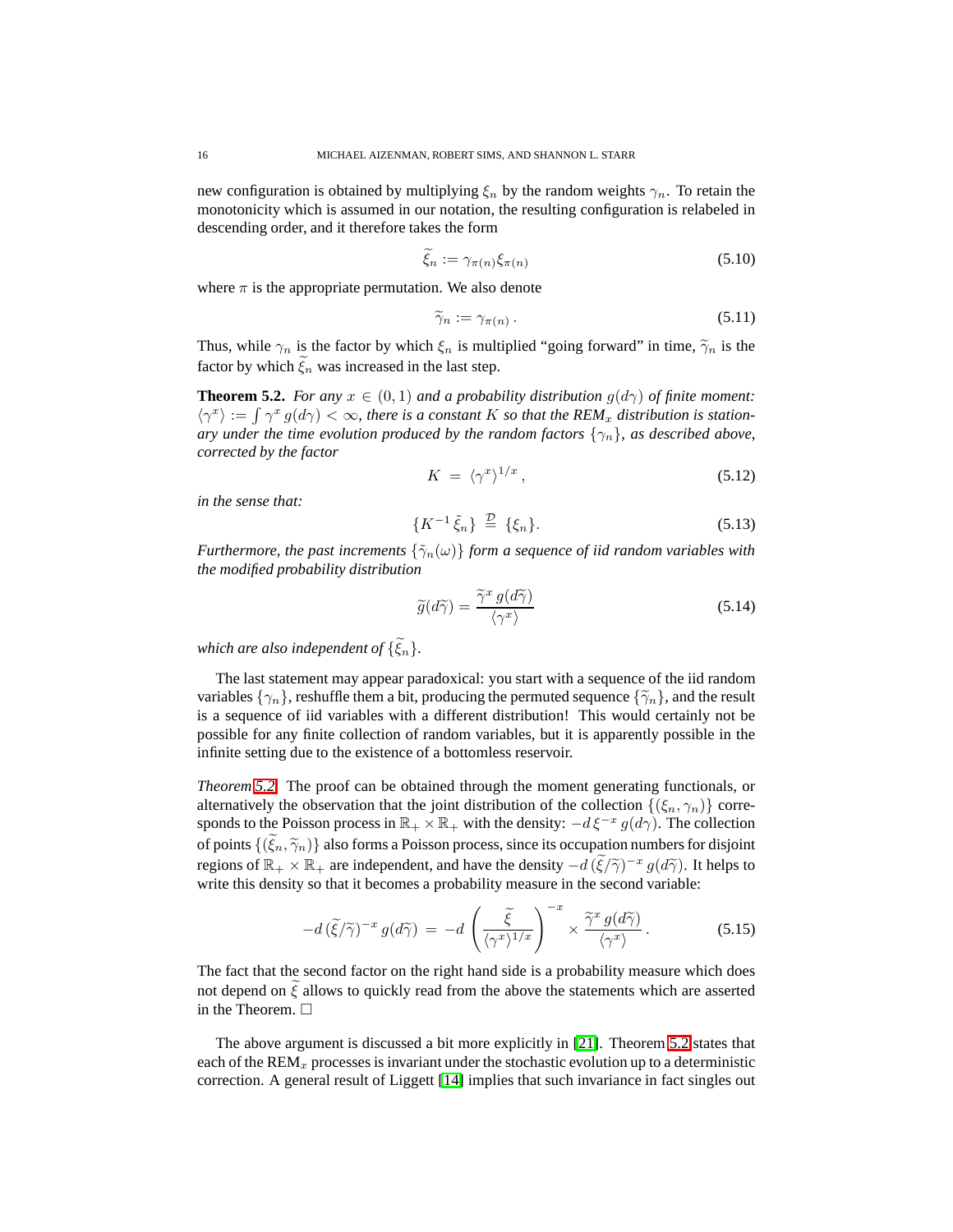this class of processes. A strengthening of this statement was obtained in the work of Ruzmaikina and Aizenman [\[21\]](#page-28-2). For our applications, it suffices to know that the distribution of the *relative weights* is stationary, in the sense that:

<span id="page-16-0"></span>
$$
\left\{\frac{\xi_n}{Z}\right\} \stackrel{\mathcal{D}}{=} \left\{\frac{\tilde{\xi}_n}{\tilde{Z}}\right\},\tag{5.16}
$$

where the partition function Z, resp.  $\widetilde{Z}$ , are as introduced in Theorem [5.1](#page-14-4) (iii). In ref. [\[21\]](#page-28-2) this property was termed "quasi-stationarity", and it was shown there that, under certain limitations on the point process and the distribution of the independent weights, just this property limits the point process to REM<sub>x</sub> at some value of the parameter  $x \in (0,1)$ .

5.2. **The Random Probability Cascades (RPC).** The REM point processes were used by D. Ruelle as building blocks for a hierarchal process which capture the results of Derrida's calculations involving the large  $N$  limit of the free energy in the so-called Generalized Random Energy Models. In line with Parisi's fundamental insight concerning the SK spinglass model, the parameter for the construction is a monotone function  $x(q)$  taking [0, 1] into itself. Convenient examples, and approximations, are provided by piecewise constant functions. For each  $k \in \mathbb{N}$ , a piecewise constant *right-continuous* function  $x(q)$  is specified by a pair of monotone sequences

$$
0 = x_0 < x_1 < x_2 < \dots < x_k < x_{k+1} = 1, \\
0 = q_0 < q_1 < q_2 < \dots < q_k < q_{k+1} = 1,\n \tag{5.17}
$$

in particular,

$$
x(q) := \sum_{i=0}^{k} x_i \chi_{[q_i, q_{i+1})}(q)
$$
\n(5.18)

with  $x(1) = 1$ .

Following is the hierarchal construction parametrized by this data.

i. Start with a REM<sub>x<sub>1</sub></sub> process whose points are symbolically labeled as  $\{\xi_{\alpha_1}^{(1)}\}$ . Here the subscript  $\alpha_1$  is intended to represent a label which just identifies the points; not their respective ordering. (If absolutely desired,  $\alpha_1$  could be regarded as taking values in a random subset of the line.)

ii. Next, for each  $\alpha_1$ , we generate a REM<sub>x<sub>2</sub></sub> process whose points are designated  $\xi_{\alpha_2;\alpha_1}^{(2)}$ . The processes corresponding to different values of  $\alpha_1$  are choosen independently.

iii. The construction is iterated up to  $n = k$ . At the *n*-th step, independent versions of the REM<sub>x<sub>n</sub></sub> process are generated for each of the distinct values of the "address" ( $\alpha_1, \alpha_2, ..., \alpha_{n-1}$ ), and the resulting points are designated as  $\xi_{\alpha_n;\alpha_1,\dots,\alpha_{n-1}}^{(n)}$ .

The construction yields a hierarchal family of addresses of the form

$$
\underline{\alpha} = (\alpha_1, ..., \alpha_k). \tag{5.19}
$$

With each value of  $\alpha$ , we associate

$$
\xi_{\underline{\alpha}} := \prod_{n=1}^{k} \xi_{\alpha_n; \alpha_1, \dots, \alpha_{n-1}}^{(n)}.
$$
\n(5.20)

The result of the above construction is a point process whose configurations consist of the collection  $\xi(\omega) := {\xi_{\alpha}}$ , where  $\omega$  - which is omitted on the right hand side- represents all the randomness which enters the above construction. (Specifically, all the above choices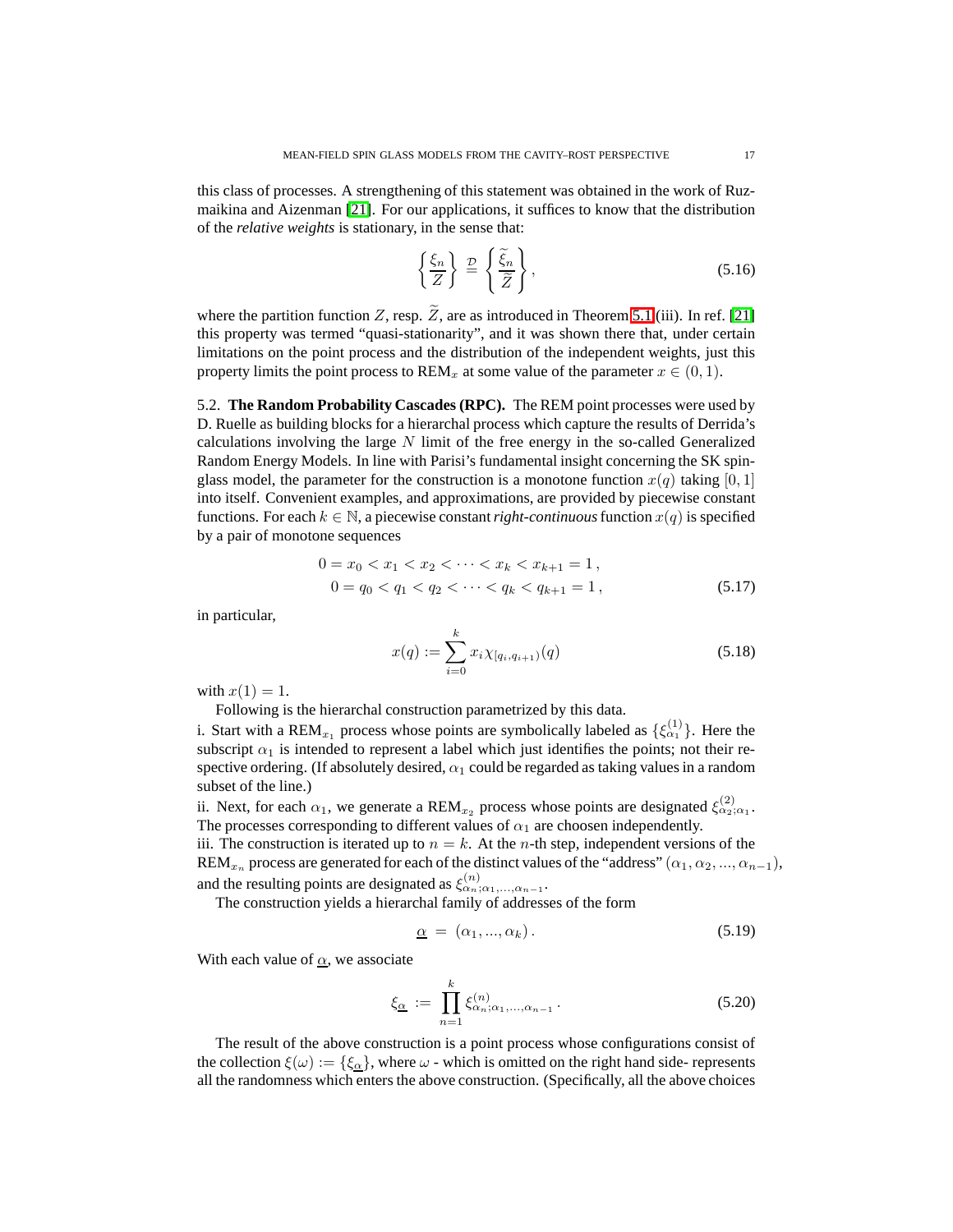can be represented by functions defined over a probability space whose points are denoted by  $\omega$ .)

The hierarchal addresses, which play a role in the explicit construction, can ipso-facto be replaced by the more generic ROSt notation, for which the information is expressed through the overlap kernel, which here is defined as:

$$
q_{\alpha,\alpha'} \equiv q_{n(\alpha,\alpha')}, \quad n(\alpha,\alpha') := \max\{j : j \le k, (\alpha_1, ..., \alpha_j) = (\alpha'_1, ..., \alpha'_j)\}.
$$
 (5.21)  
An overlap kernel corresponds to a hierarchical address if and only if the condition:  $q_{\alpha,\alpha'} \le r$  is transitive for each real r. The condition can equivalently be expressed as "ultrametric-  
ity" [15] of the distance function  $dist(\alpha, \alpha') := 1 - q_{\alpha,\alpha'}$ .

Let us note that for  $\mathbb{P}^{(2)}$  – the probability measure associated to  $\mathbb{E}^{(2)}$  – a calculation yields [\[20\]](#page-27-5)

$$
\mathbb{P}^{(2)}(q_{\alpha,\alpha'} \geq q) = x(q).
$$

As a direct consequence of Theorem [5.1](#page-14-4) and Theorem [5.2](#page-15-0) one has:

**Theorem 5.3.** For  $k \geq 2$ , and  $0 < x_1 < ... < x_k < 1$ , the partition function  $Z =$  $\sum_{\underline{\alpha}=(\alpha_1,...,\alpha_k)}\xi_{\underline{\alpha}}$  *is almost surely finite and in distribution satisfies:* 

$$
Z \stackrel{D}{=} Z_{x_1} \prod_{n=2}^{k} \mathbb{E} \left( [Z_{x_n}]^{x_{n-1}} \right)^{1/x_{n-1}} \tag{5.22}
$$

where  $Z_{x_n}$  is a random variable having the distribution of a partition function under *REM*<sub>x<sub>n</sub>. In particular,</sub>

$$
\mathbb{E}(\log Z) < \infty \,. \tag{5.23}
$$

The above construction yields a process whose configurations consist of the pair:

$$
(\{\xi_{\underline{\alpha}}(\omega)\}_{\underline{\alpha}}, \{q_{\underline{\alpha},\underline{\alpha}'}(\omega)\}_{\underline{\alpha},\underline{\alpha}'})
$$
\n(5.24)

<span id="page-17-1"></span>of: i. a point subset of  $[0, \infty)$ , and ii. an overlap kernel, which conveys the genealogical information. Our main interest will concern the system of normalized weights, along with the overlaps, i.e.,

$$
(\{\xi_{\alpha}(\omega)/Z(\omega)\},\{q_{\underline{\alpha},\underline{\alpha}'}(\omega)\}_{\alpha,\alpha'})\tag{5.25}
$$

We refer to this process as the Random Probability Cascade.

**Remark:** The last step in the hierarchal construction should correspond to  $REM_{x_{k+1}}$  at  $x_{k+1} = 1$ , which may be seen as problematic since for  $x = 1$  the normalization Z diverges. Nevertheless, for  $x \nearrow 1$ , the normalized average is well defined for all the quantities of interest. For simplicity of the presentation we shall not stress this point here, and approach the value  $x = 1$  only as a limit.

5.3. **Quasi-stationarity of RPC.** The hierarchal RPC inherits and broadens the remarkable quasi-stationarity property of the REM processes. In the context of RPC, the dynamics allow also correlated evolution of the point configuration. The construction of the evolution is similar to that considered for the REM model, except that the random factors  $\gamma_n$  are now of the form:

<span id="page-17-0"></span>
$$
\gamma_n = e^{\psi(\eta_n)} \tag{5.26}
$$

with  $\{\eta_n\}$  a collection of Gaussian random variables of covariance

$$
\mathbb{E}(\eta_n \eta_{n'}) = q_{\alpha(n), \alpha(n')}, \qquad (5.27)
$$

where  $\alpha = \alpha(n)$  is the inverse of the bijection  $n = n(\alpha)$ .

Unlike the previous case, the dynamics are now correlated. The correlations between the increments of the "competing" points are determined through the overlap function, but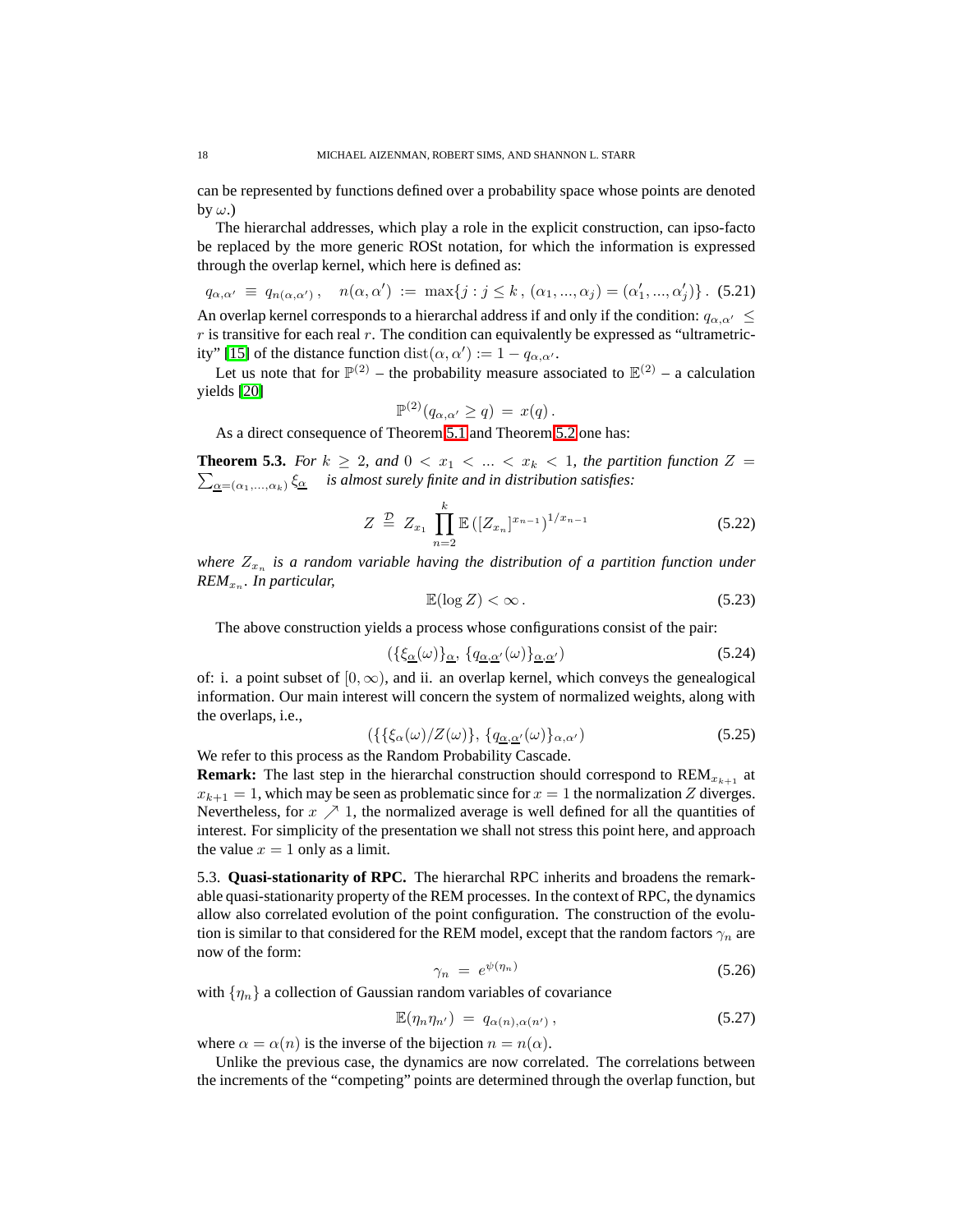are not affected by the relative ranking of their position on the line, which changes in the course of the time evolution.

It is important to note that the covariance condition [\(5.27\)](#page-17-0) is satisfiable, i.e., the hierarchal kernel  $q_{n(\underline{\alpha}) , n(\underline{\alpha}')}$  is always positive definite. To see that, it is useful to construct an auxiliary genealogical tree for which the ultrametric kernel coincides with the value of  $q$  at which the ancestral lines of  $\alpha$  and  $\alpha'$  split. A Gaussian process with the covariance [\(5.27\)](#page-17-0) is obtained by associating with each  $\alpha$  the integral of white noise along the branches of the tree, in a path leading from the root to  $\underline{\alpha}$ , with the covariance  $\mathbb{E}((d\eta)^2) = dq$ . Furthermore, by restricting the white noise integral to only  $q \in [0, t]$ , one obtains a family of Gaussian variables with an extra parameter  $t \in [0, 1]$ ,  $\eta_n(t)$ , with the covariance:

$$
\mathbb{E}(\eta_n(t)\eta_{n'}(t)) = \min\left\{t, q_{n(\underline{\alpha}), n(\underline{\alpha}')} \right\}.
$$
 (5.28)

A convenient explicit representation is obtained by presenting the Gaussian variables  $\eta_{n(\alpha)}$  as sums of mutually independent terms, which in the algorithm described above correspond to the integrals of white noise over distinct segment of the genealogical tree:

$$
\eta_{\underline{\alpha}} \equiv \eta_{n(\underline{\alpha})} = \sum_{i=1}^{k} \sqrt{q_{i+1} - q_i} Z_{i,\underline{\alpha}}, \qquad (5.29)
$$

where  $Z_{i,\alpha}$  are normal Gaussian variables with the covariance

$$
\mathbb{E}(Z_{i,\underline{\alpha}}Z_{j,\underline{\alpha'}}) = \delta_{i,j} I[q_{\underline{\alpha},\underline{\alpha'}} \ge q_{j+1}]. \tag{5.30}
$$

For a simple statement of the quasi-stationarity, a relevant class of function is defined by the Lipschitz norm:

<span id="page-18-0"></span>
$$
\|\psi\|_{Lip} := \sup_{x,y} \frac{|\psi(x) - \psi(y)|}{|x - y|}
$$
\n(5.31)

<span id="page-18-1"></span>**Theorem 5.4.** *Under the dynamics described above, for any* ψ *of bounded Lipschitz norm, the configuration which results from the above dynamics has the same distribution as the process obtained by multiplying*  $\{\xi_{\underline{\alpha}}\}$  *by a constant,*  $e^{\psi_0}$ :

$$
\{\tilde{\xi}_{\underline{\alpha}}(\omega)\} := \{e^{\psi(\eta_{\underline{\alpha}}(\omega))}\xi_{\underline{\alpha}}(\omega)\} \stackrel{\mathcal{D}}{=} \{e^{\psi_0}\xi_{\underline{\alpha}}(\omega)\},\tag{5.32}
$$

*with*  $\psi_0$  *described below. In particular, the partition function satisfies* 

$$
\widetilde{Z} \stackrel{\mathcal{D}}{=} e^{\psi_0} Z. \tag{5.33}
$$

*and the process is quasi-stationary, in the sense that the distribution of the relative weights*  ${\{\xi_\alpha(\omega)/Z(\omega)\}}$  *is stationary, satisfying the appropriate version of eq.* [\(5.16\)](#page-16-0)*.* 

*Proof.* This statement can be obtained by a direct iteration of the quasi-stationarity property of the REM processes which are used in the construction of the RPC. It is convenient to define the partial quantities, for any  $j = 1, \ldots, k$ :

$$
\xi_{\underline{\alpha}}^{(j)} := \prod_{n=1}^{j} \xi_{\alpha_n; \alpha_1, \dots, \alpha_{n-1}}^{(n)} \quad \text{and} \quad \eta_{\underline{\alpha}}^{(j)} := \sum_{i=0}^{j} \sqrt{q_{i+1} - q_i} Z_{i, \underline{\alpha}}.
$$
 (5.34)

Conditioning on the collection of variables  $\eta_{\underline{\alpha}}^{(k-1)}$  and  $\xi_{\underline{\alpha}}^{(k-1)}$  and for each  $\alpha_1, ..., \alpha_{k-1}$ let us consider the evolution for the corresponding subtree which corresponds to multiplication by

$$
\gamma_{k,\underline{\alpha}} := e^{\psi \left( \eta_{\underline{\alpha}}^{k-1} + \sqrt{q_{k+1} - q_k} Z_{k,\underline{\alpha}} \right)} \xi_{\underline{\alpha}}^{k-1} \,. \tag{5.35}
$$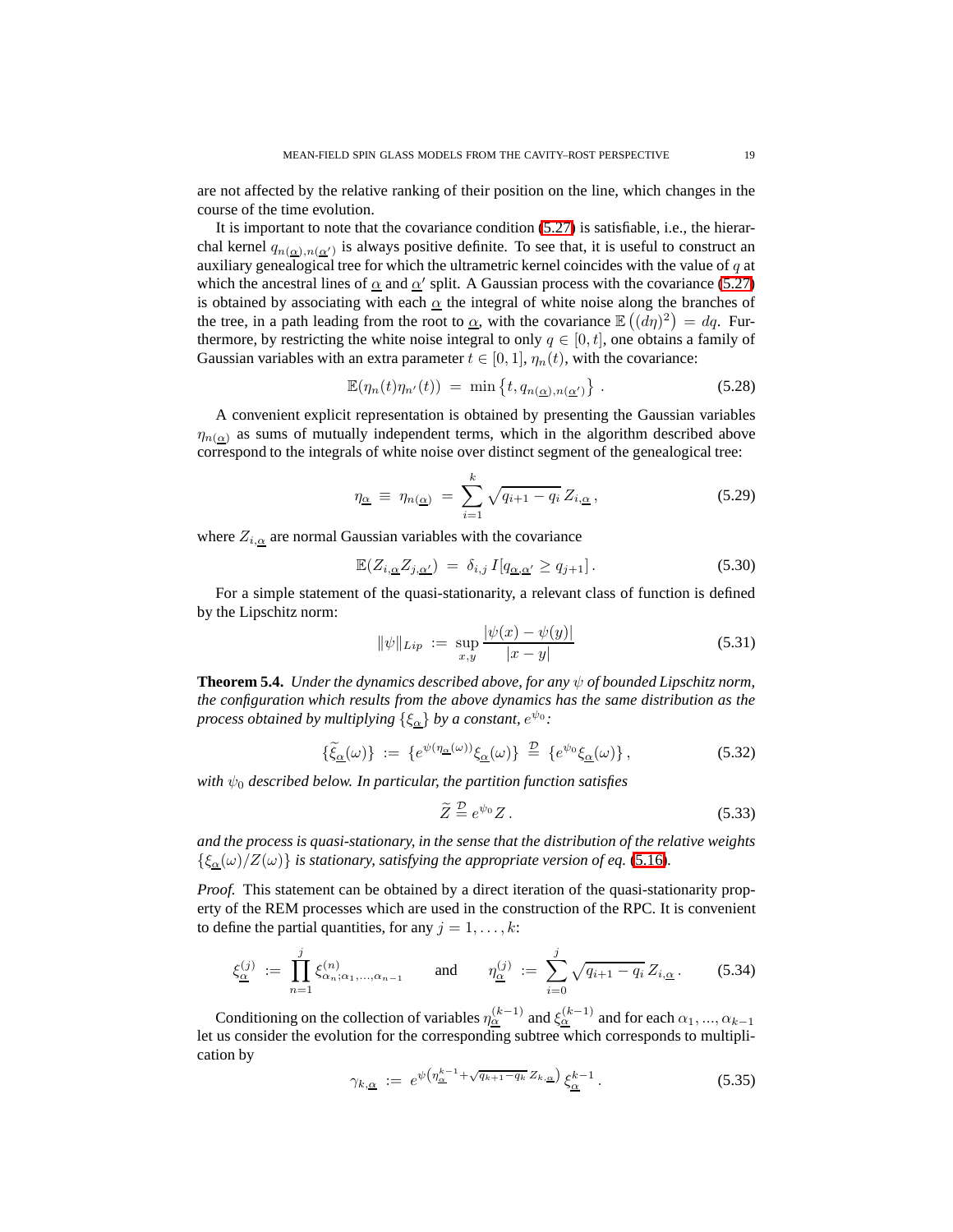By Theorem [5.2,](#page-15-0) for each subfamily corresponding to a specified  $\alpha_1, ..., \alpha_{k-1}$ :

$$
\left\{ e^{\psi(\eta_{\underline{\alpha}})} \xi_{\underline{\alpha}} \right\} = \left\{ \gamma_k \xi_{\alpha_k; \alpha_1, \dots, \alpha_{k-1}} \right\} \stackrel{\mathcal{D}}{=} \left\{ \langle \gamma_k^{x_k} \rangle^{1/x_k} \xi_{\alpha_k; \alpha_1, \dots, \alpha_{k-1}} \right\},\tag{5.36}
$$

where  $\langle \cdot \rangle$  represents integration with respect to the variables  $Z_{k,\alpha}$ .

The above procedure of conditioning and averaging may be iterated. Starting from:  $\psi_k(y) \equiv \psi$ , and denoting by  $\mathbb{E}_z(\cdot)$  the average over the normal gaussian random variable z, we define recursively for  $j : k \searrow 0$ :

$$
\psi_j(y) := \frac{1}{x_j} \ln \left[ \mathbb{E}_z \left( e^{x_j \cdot \psi_{j+1} \left( y + \sqrt{q_{j+1} - q_j} \cdot z \right)} \right) \right], \tag{5.37}
$$

<span id="page-19-2"></span>It is easy to check that under the Lipschitz condition on  $\psi$  the iteration step is well defined, and, furthermore, the Lipschitz norm does not increase under the mapping  $\psi_i(\cdot) \mapsto$  $\psi_{j-1}(\cdot)$ . One obtains

$$
\left\{ e^{\psi(\eta_{\underline{\alpha}})} \xi_{\underline{\alpha}} \right\} \stackrel{\mathcal{D}}{=} \dots \left\{ e^{\psi_1(\eta_{\underline{\alpha}}^0)} \xi_{\underline{\alpha}} \right\} \stackrel{\mathcal{D}}{=} \left\{ e^{\psi_0} \xi_{\underline{\alpha}} \right\} . \tag{5.38}
$$

In this sequence, the deterministic quantity appearing in [\(5.32\)](#page-18-0) is

$$
\psi_0 := \ln \left[ \mathbb{E}_z \left( e^{\psi_1(\sqrt{q_1}z)} \right) \right]. \tag{5.39}
$$

 $\Box$ 

The deterministic value of  $\psi_0$  can be alternatively characterized through the solution of a specific partial differential equation. Namely, consider functions of two variables  $f = f(q, y)$  which satisfy, for  $t \in [0, 1]$ 

<span id="page-19-0"></span>
$$
\frac{\partial f}{\partial q} + \frac{1}{2} \left[ \frac{\partial^2 f}{\partial y^2} + x(q) \left( \frac{\partial f}{\partial y} \right)^2 \right] = 0,\tag{5.40}
$$

with the  $t = 1$  boundary condition:

$$
f(1, y) = \ln\left[\cosh\left[\beta(y+h)\right]\right].\tag{5.41}
$$

One may note that the function  $x(q)$  enters here as a parameter for the partial differential equation. Going backward in time, the equation is particularly simple to solve over intervals where where  $x(q)$  is constant. Using the Cole-Hopf transformation, on which more is said next, the solution is provided by the iterative procedure which is described in the above proof. From this perspective, the value of  $\psi_0$  corresponds to  $\psi_0 = f(0, 0; x)$ . We shall now expand on this point.

5.4. **Quasi-stationarity of RPC in terms of the Parisi equation.** An alternative perspective on Theorem [5.4](#page-18-1) is provided by a continuous time version of the quasi-stationarity. As it turns out, equation [\(5.40\)](#page-19-0), which plays a key role in the Parisi solution, appears also as a Martingale condition for the cavity dynamics with respect to the RPC hierarchal ROSt.

<span id="page-19-1"></span>For a given function  $\psi$  consider the two parameter function  $f(t, y) = f(t, y; x)$ , which satisfies the boundary conditions:

$$
f(1, y) = \psi(y + h).
$$
 (5.42)

and the partial differential equation [\(5.40\)](#page-19-0), which is to be solved from  $q = 1$  down to  $q=0.$ 

<span id="page-19-3"></span>Theorem [5.4](#page-18-1) admits the following extension, about which we learned from D. Ruelle. For simplicity it is implicitly assumed here that the function is suitably differentiable and bounded. Upon closer analysis, it suffices to assume the Lipschitz condition, as in Theorem [5.4.](#page-18-1)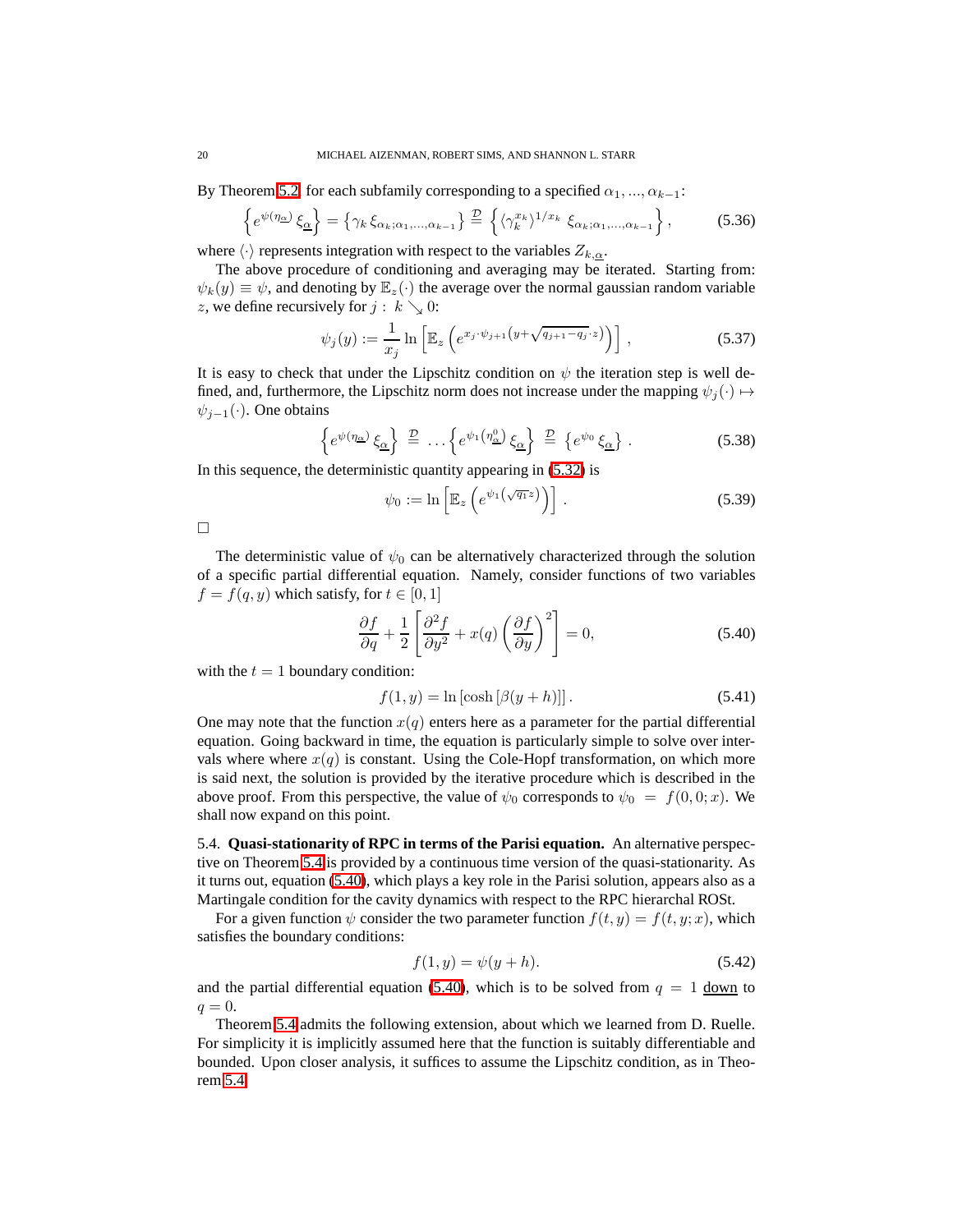**Theorem 5.5.** *Let* f(t, y) *be a function satisfying* [\(5.40\)](#page-19-0)*. For configurations of the hierarchal RPC which correspond to a piecewise constant function*  $x(q)$ *, let:* 

$$
\xi_{\underline{\alpha}}(t;\omega) := e^{f(t,\eta(t;\omega))} \xi_{\underline{\alpha}}(\omega). \tag{5.43}
$$

*Then the probability distribution of the ROST configuration*  $\xi_{\alpha}(t;\omega)$  *is independent of t. In* particular, it coincides with that of  $e^{\psi_0}\,\xi_\alpha(\omega)$  where the deterministic factor is

$$
\psi_0 = f(0,0) \tag{5.44}
$$

The statement can be proved along the lines of the above proof of Theorem [5.4,](#page-18-1) or in terms of stochastic PDE and Ito's formula. We refer the reader for further details on the latter perspective to [\[3\]](#page-27-14).

Over intervals of constant  $x(q)$  the differential equation can be solved through the convolution of the function  $e^{f(q,\eta)/x(q)}$  with suitable Gaussian measures. This is a slight variation of the well-known Cole-Hopf transform familiar in the context of nonlinear integrable PDE's.

In the special case of  $x(\cdot)$  constant over the entire interval  $(0, 1)$  the RPC is really a  $\text{REM}_x$ . In this situation, one readily verifies that the solution of [\(5.40\)](#page-19-0) derived through the Cole-Hopf transformation, starting with the boundary conditions [\(5.42\)](#page-19-1), at  $t = 1$ , is exactly what one would obtain using  $(5.13)$ . For piecewise constant  $x(q)$  this argument can be employed in steps, to again conclude that the PDE formulation matches with the results of an iteration of Theorem [5.2,](#page-15-0) i.e., [\(5.38\)](#page-19-2). Subdividing the intervals into short segments the statement can also be easily understood from the perspective of Ito's formula, as is discussed more explicitly in [\[3\]](#page-27-14).

The formulation of the solution in terms of the differential equation has the advantage of being well defined even when the piecewise constant  $x(q)$  is replaced by a continuous function. For the existence of the continuum limit it is imperative to restrict the attention to the ROSt given by the normalized weights, as in [\(5.25\)](#page-17-1).

Let us now return to the spin glass model for whose solution the above plays a key role.

#### 6. RELATION WITH THE PARISI SOLUTION

<span id="page-20-0"></span>6.1. **The Parisi formula.** The partial differential equation, [\(5.40\)](#page-19-0) has made its appearance in the work of Parisi on the SK model, in the context of rather different considerations. Without reviewing here Parisi's approach, and his hierarchal ansatz for replica symmetry breaking, let us present the resulting conjecture for the free energy, a.k.a. the 'Parisi solution'.

Introducing the ansatz of hierarchal pattern of replica symmetry breaking - a concept for which the reader is referred to [\[17,](#page-27-2) [15\]](#page-27-3) - Parisi has introduced the idea that the order parameter for the SK model is a monotone function,  $x : [0, 1] \rightarrow [0, 1]$ . Somewhat analogously to the much simpler case of the Curie Weiss mean field ferromagnetic model, the value of the order parameter can be characterized through either self consistency, based on the cavity analysis of the cavity dynamics (discussed in Chapters 4 and 5 of [\[15\]](#page-27-3)), or through a variational principle. That has led Parisi to investigate solutions  $f = f(q, y)$  of the partial differential equation

$$
\frac{\partial f}{\partial q} + \frac{1}{2} \left[ \frac{\partial^2 f}{\partial y^2} + x(q) \left( \frac{\partial f}{\partial y} \right)^2 \right] = 0, \tag{6.1}
$$

subject to the boundary condition

$$
f(1, y) = \ln\left[\cosh\left[\beta(y+h)\right]\right].\tag{6.2}
$$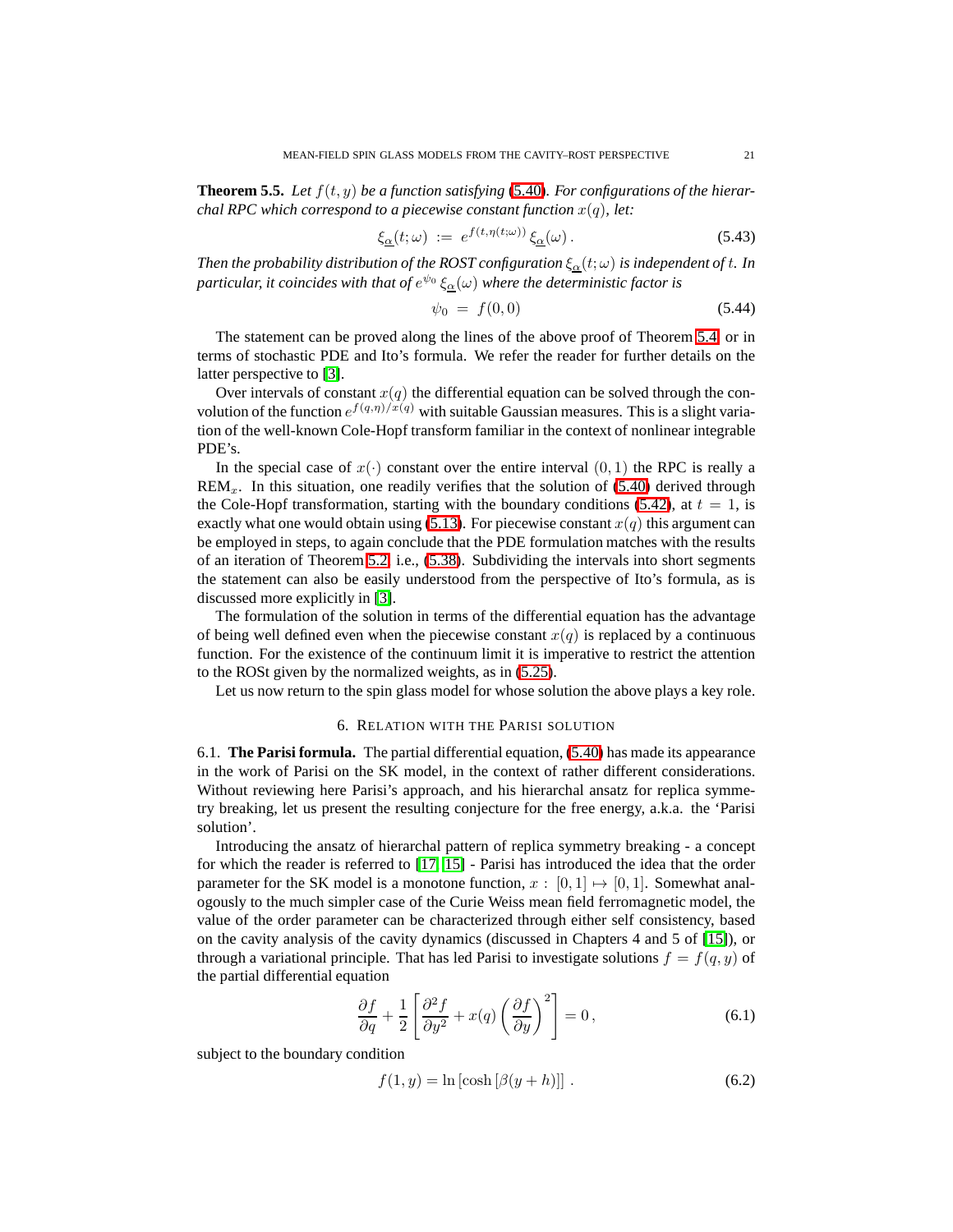<span id="page-21-0"></span>The resulting value of  $f(0, 0) \equiv f(0, 0; x)$  is incorporated in the Parisi functional, which is defined as:

$$
P[x] := \ln[2] + f(0,0;x) - \frac{\beta^2}{2} \int_0^1 q x(q) \, dq. \tag{6.3}
$$

The end result is Parisi's proposal that:

$$
\lim_{N \to \infty} \frac{1}{N} \log \mathbb{E}(Z_N)) = \inf_{x(\cdot)} P[x] := G_{Parisi}.
$$
\n(6.4)

where the infimum is over monotone functions of the unit interval with values in  $[0, 1]$ .

The remarkable arguments of Parisi are still beyond mathematical analysis, but its main conclusion is now known to be correct.

In a surprising development, F. Guerra [\[10\]](#page-27-8) proved:

**Lemma 6.1** (Guerra variational principle)**.**

$$
\inf_{x(\cdot)} P[x] \le G_{Parisi} \,. \tag{6.5}
$$

The analysis, which employs an interpolation argument, yields also a criterion for the saturation of the inequality. The statement was given a different form in our work [\[2\]](#page-27-7): the variational principle was generalized into infimum of the functional  $G(\beta, h; \mu)$  over ROSt's  $(\mu)$ , and it was shown that in that generality the infimum yields the correct value (Theorem [4.1\)](#page-11-1). Independently of that, M. Talagrand [\[25\]](#page-28-1) has proven that the Parisi conjecture is correct. The proof employs the criterion provided by Guerra's analysis, and insights supported by a heavy dosage of calculus.

We shall now show how Guerra's variational principle is incorporated in the ROSt bound, [\(4.4\)](#page-11-5) of Theorem [4.1.](#page-11-1)

6.2. **The free energy of Hierarchal ROSts.** For the hierarchal RPC, the calculation of the ROSt functional  $G_M(\beta, h; \mu) \equiv G_M(\mu)$  is greatly facilitated by their quasi-stationarity property. We shall now demonstrate that the free energy functional corresponding to the RPC of a given function  $x(q)$  is independent of M and coincides with Parisi's functional  $P[x]$ , of [\(6.3\)](#page-21-0).

The ROSt free energy functional, which is defined in [\(4.1\)](#page-11-6), can be written as

$$
G_M(\mu) = G_M^{(1)}(\mu) - G_M^{(2)}(\mu) \tag{6.6}
$$

with

$$
G_M^{(1)}(\mu) = \frac{1}{M} \mathbb{E}\left(\ln\left[\frac{\sum_{\alpha,\sigma} \xi_\alpha e^{\beta(V_{\alpha,\sigma} + \underline{h}\cdot \underline{\sigma})}}{\sum_{\alpha} \xi_\alpha}\right]\right) \tag{6.7}
$$

and

$$
G_M^{(2)}(\mu) = \frac{1}{M} \mathbb{E}\left(\ln\left[\frac{\sum_{\alpha,\sigma} \xi_\alpha e^{\beta \sqrt{M}\kappa_\alpha}}{\sum_\alpha \xi_\alpha}\right]\right). \tag{6.8}
$$

**Lemma 6.2.** Let  $\mu$  be a ROSt having weights generated by an RPC with parameter  $x =$  $(x_1, \ldots, x_n)$  *and overlap function q. Then for any*  $M \in \mathbb{N}$ :

<span id="page-21-1"></span>
$$
G_M^{(1)}(\mu) = \ln[2] + f(0,0;x), \tag{6.9}
$$

<span id="page-21-2"></span>*and*

$$
G_M^{(2)}(\mu) = \frac{\beta^2}{2} \int_0^1 q x(q) dq.
$$
 (6.10)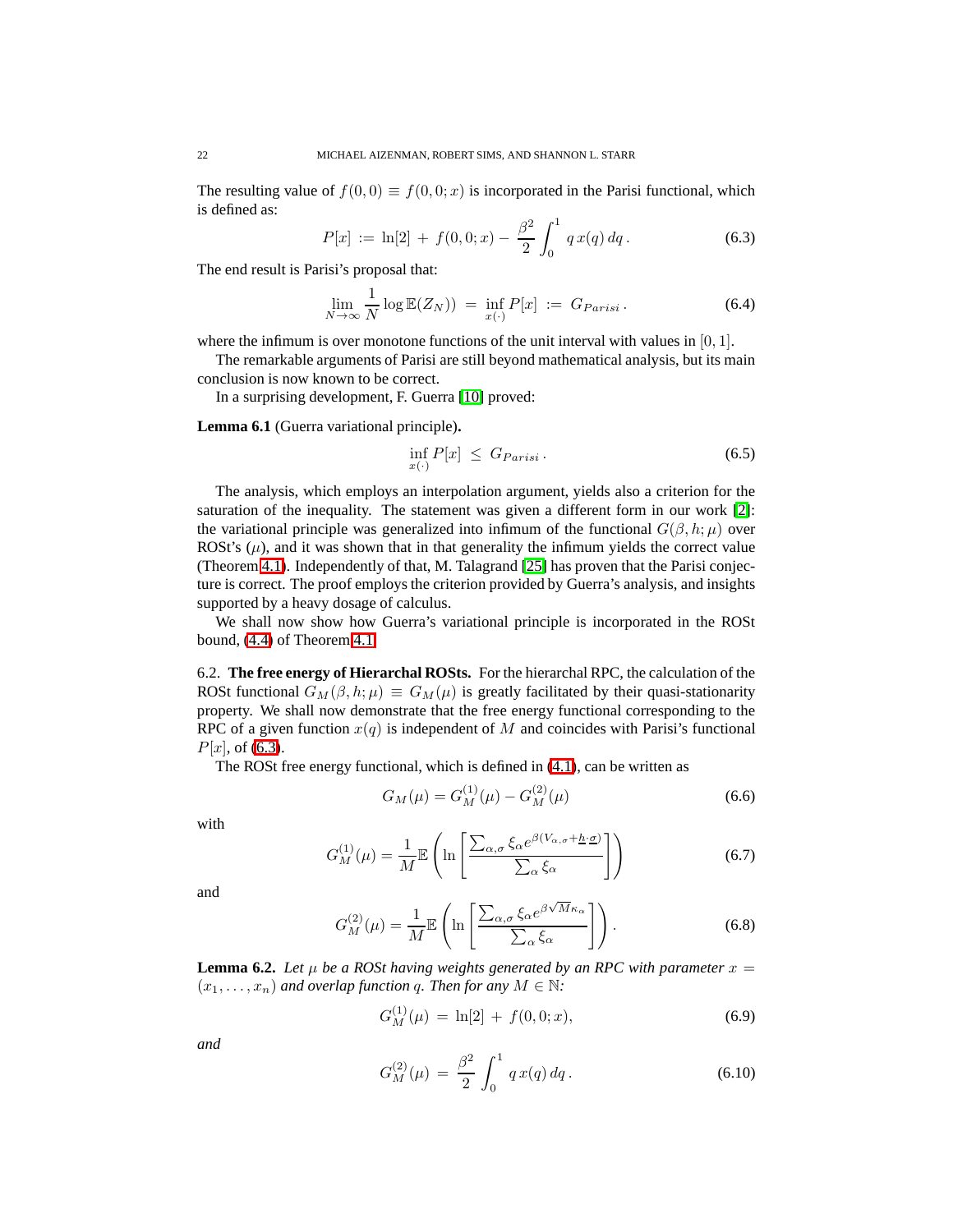*In particular, the free energy functional coincides with the Parisi functional at x, i.e.,* 

<span id="page-22-0"></span>
$$
G_M(\beta, h; \mu) = P[x]. \tag{6.11}
$$

*Proof.* Summing over the spins  $\sigma$ , we cast  $G_M^{(1)}$  in the form

$$
G_M^{(1)}(\mu) = \ln[2] + \frac{1}{M} \mathbb{E} \left( \ln \left[ \frac{\sum_{\underline{\alpha}} \xi_{\underline{\alpha}} \prod_{i=1}^M e^{\psi(\eta_{i,\underline{\alpha}})}}{\sum_{\underline{\alpha}} \xi_{\underline{\alpha}}} \right] \right), \tag{6.12}
$$

where

$$
\psi(\eta_{i,\underline{\alpha}}) := \ln[\cosh[\beta(\eta_{i,\underline{\alpha}} + h)]], \qquad (6.13)
$$

and  $\eta_{i,\alpha}$  are Gaussian variables with the covariance:

$$
\mathbb{E}(\eta_{i,\underline{\alpha}}\,\eta_{i,\underline{\alpha}'}\,)\;=\;\delta_{i,i'}\,q_{\underline{\alpha},\underline{\alpha}'}\,.
$$
\n(6.14)

The quasi-stationarity of the ROSt readily implies that the contributions of the independent factors  $e^{\psi(\eta_{i,\alpha})}$  of the right hand side in [\(6.12\)](#page-22-0) factorizes, and thus  $G_M^{(1)}$  is independent of M. Furthermore, by Theorem [5.5,](#page-19-3) we see that

$$
\left\{\xi_{\underline{\alpha}} \prod_{i=1}^{M} e^{\psi(\eta_{\underline{\alpha}}^{i})}\right\} \stackrel{\mathcal{D}}{=} \left\{ e^{Mf(0,0;x)} \xi_{\underline{\alpha}} \right\} . \tag{6.15}
$$

This proves [\(6.9\)](#page-21-1).

We calculate  $G_M^{(2)}$  by interpolation: For any  $t \in [0, 1]$ , define the function

$$
F(t) := \frac{1}{M} \mathbb{E}\left(\ln\left[\frac{\sum_{\alpha} \xi_{\alpha} e^{\beta \sqrt{M}\sqrt{t}\kappa_{\alpha}}}{\sum_{\alpha} \xi_{\alpha}}\right]\right). \tag{6.16}
$$

Note that

$$
F(1) = G_M^{(2)}(\mu) \quad \text{and} \quad F(0) = 0. \tag{6.17}
$$

<span id="page-22-1"></span>Using Lemma [3.1,](#page-7-2) we see that

$$
F'(t) = \frac{\beta^2}{2} \left( \frac{1}{2} - \mathbb{E}_t^{(2)} \left( \frac{q_{\underline{\alpha}, \underline{\alpha}'}^2}{2} \right) \right) = \frac{\beta^2}{2} \mathbb{E}^{(2)} \left( \int_{q_{\underline{\alpha}, \underline{\alpha}'}}^1 q \, dq \right) \tag{6.18}
$$

$$
= \frac{\beta^2}{2} \int_0^1 \mathbb{P}^{(2)} (q_{\underline{\alpha}, \underline{\alpha}'} \leq q) \, q \, dq = \frac{\beta^2}{2} \int_0^1 x(q) \, q \, dq. \tag{6.19}
$$

In [\(6.18\)](#page-22-1) we have used quasi-stationarity of  $\xi_{\alpha}$  to remove the dependence on t. Equation [\(6.10\)](#page-21-2) follows through the integration of  $F'(t)$ .

6.3. **An Open Problem: Explaining the validity of the Parisi ansatz.** As was mentioned above, it is now a Theorem, proven by M. Talagrand [\[25\]](#page-28-1), that Parisi's ansatz indeed yields the correct solution for the free energy of the SK model. However, it still seems reasonable to say that an "explanation" of the reasons for the validity of the Parisi ansatz continues to present an open challenge. Could RPC's be the only 'robustly' quasi-stationary ROSt's, and could the validity of Parisi's ansatz be explained by that? Can one formulate some other fundamental reason for the validity of the Parisi calculation? Given the versatility of the applications of the Parisi approach, it may be of interest to shed more light on any of these questions.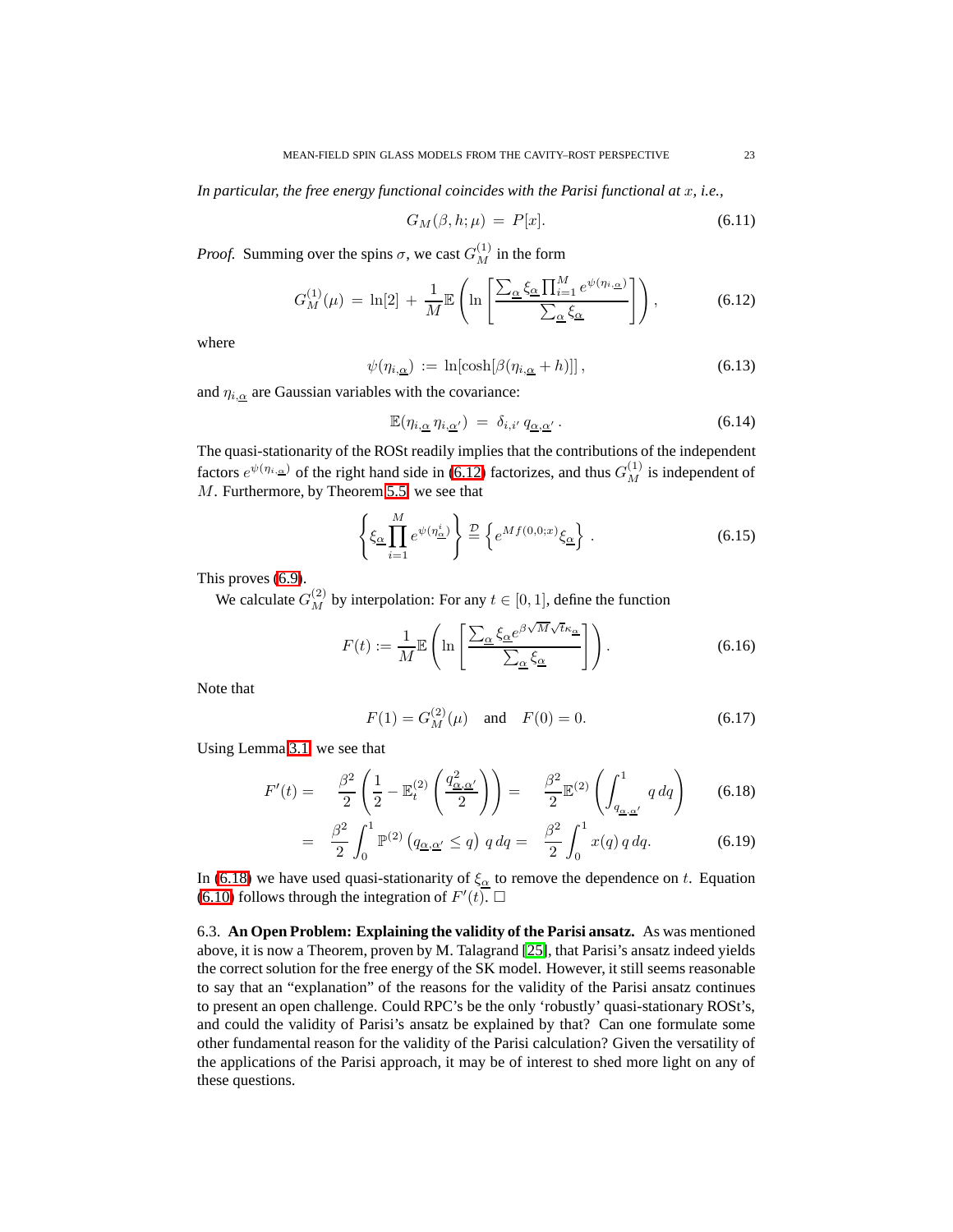# APPENDIX A. THE GAUSSIAN DIFFERENTIATION LEMMA

<span id="page-23-1"></span><span id="page-23-0"></span>**Lemma A.1.** *Let*  $X_t \in \mathbb{R}^n$ ,  $t \in (0,1)$ *, be a vector-valued Gaussian process, with covariance*  $C_t$  *which is continuously differentiable. Suppose that*  $\psi$  :  $\mathbb{R}^n \to \mathbb{R}$  *is twice continuously differentiable and compactly supported. Then*

<span id="page-23-2"></span>
$$
\frac{d}{dt}\mathbb{E}[\psi(\boldsymbol{X}_t)] = \frac{1}{2}\mathbb{E}\left[\left(\langle \nabla, \dot{C}_t \nabla \rangle \psi\right) (\boldsymbol{X}_t)\right].
$$
\n(A.1)

*Proof.* The joint density function for  $X_t$  is

$$
\rho_t(\boldsymbol{x}) = \frac{\exp\left(-\frac{1}{2}\langle \boldsymbol{x}, C_t^{-1}\boldsymbol{x} \rangle\right)}{\sqrt{\det(2\pi C_t)}}.
$$
\n(A.2)

In terms of the Fourier transform,  $\hat{f}(\bm{k}) = \int_{\mathbb{R}^n} e^{-2\pi i \langle \bm{k}, \bm{x} \rangle} f(\bm{x}) d^n \bm{x},$ 

$$
\mathbb{E}[\psi(\boldsymbol{X}_t)] := \int_{\mathbb{R}^n} \psi(\boldsymbol{x}) \, \rho_t(\boldsymbol{x}) \, d\boldsymbol{x} = \int_{\mathbb{R}^n} \hat{\psi}(\boldsymbol{k}) \, \hat{\rho}_t(\boldsymbol{k}) \, d\boldsymbol{k}, \tag{A.3}
$$

(by Plancherel theorem). Since  $\hat{\rho}_t(\mathbf{k}) = \exp(-2\pi^2 \langle \mathbf{k}, C_t \mathbf{k} \rangle)$ , a direct calculation shows

$$
\frac{d}{dt} \mathbb{E}[\psi(\boldsymbol{X}_t)] = -2\pi^2 \int_{\mathbb{R}^n} \langle \boldsymbol{k}, \dot{C}_t \boldsymbol{k} \rangle \hat{\psi}(\boldsymbol{k}) \hat{\rho}_t(\boldsymbol{k}) d\boldsymbol{k} \,.
$$
\n(A.4)

But, since  $(\nabla \psi)^{\hat{}}(\mathbf{k}) = 2\pi i \mathbf{k} \hat{\psi}(\mathbf{k})$ , we see that

$$
-2\pi^2 \langle \mathbf{k}, \dot{C}_t \mathbf{k} \rangle \hat{\psi}(\mathbf{k}) = \frac{1}{2} \big( \langle \nabla, \dot{C}_t \nabla \rangle \psi \big) \hat{}(\mathbf{k}) \,. \tag{A.5}
$$

So, by Plancherel's theorem again,

$$
\frac{d}{dt}\mathbb{E}[\psi(\boldsymbol{X}_t)] = \frac{1}{2}\int_{\mathbb{R}^n} \left( \langle \nabla, \dot{C}_t \nabla \rangle \psi \right) \hat{\rho}_t(\boldsymbol{k}) d\boldsymbol{k} = \frac{1}{2}\mathbb{E}\left[ \left( \langle \nabla, \dot{C}_t \nabla \rangle \psi \right) (\boldsymbol{X}_t) \right].
$$
\n(A.6)

We need the following extension of this result to a wider class of functions  $\psi$ , which is enabled by a density argument.

**Corollary A.2.** *Let*  $X_t$  *be as in Lemma [A.1.](#page-23-1) Suppose*  $\psi \in C^2(\mathbb{R}^n)$  *and*  $\psi, \nabla \psi, \nabla^2 \psi \in C^2(\mathbb{R}^n)$  $L^1(\mathbb{R}^n, \rho_t)$  for every  $t \in (0, 1)$ *. Also suppose that* 

$$
\left(t \mapsto \mathbb{E}\left[|\psi(\boldsymbol{X}_t)| + \|\nabla \psi(\boldsymbol{X}_t)\| + \|\nabla^2 \psi(\boldsymbol{X}_t)\|\right]\right) \in L^1_{loc}((0,1)).
$$

*Then*  $\mathbb{E}[\psi(\boldsymbol{X}_t)]$  *is absolutely continuous and* [\(A.1\)](#page-23-2) *holds for almost all*  $t \in (0,1)$ *.* 

*Proof.* Let  $\eta : \mathbb{R}^n \to \mathbb{R}$  be any smooth function, with compact support, such that  $0 \leq \eta \leq$ 1 and such that  $\eta(0) = 1$ . Define

$$
\psi_\varepsilon(\boldsymbol{x})\,=\,\eta(\varepsilon\boldsymbol{x})\psi(\boldsymbol{x})\,,
$$

<span id="page-23-3"></span>for each  $\varepsilon > 0$ . So  $\psi_{\varepsilon}$  is twice continuously differentiable, and with compact support. Also,  $\psi_{\varepsilon} \to \psi$  and  $\nabla^2 \psi_{\varepsilon} \to \nabla^2 \psi$ , pointwise, as  $\varepsilon \to 0$ . Finally, we know that  $|\psi_{\varepsilon}(x)| \leq |\psi(x)|$ for all  $x \in \mathbb{R}^n$ , and

$$
\|\nabla^2 \psi_{\varepsilon}(\boldsymbol{x})\| \le K \left( |\psi(\boldsymbol{x})| + \|\nabla \psi(\boldsymbol{x})\| + \|\nabla^2 \psi(\boldsymbol{x})\| \right) , \tag{A.7}
$$

for some constant  $K < \infty$ . (The constant depends only on the sup norm of  $\|\nabla \eta(x)\|$  and  $\|\nabla^2 \eta(\boldsymbol{x})\|$ .)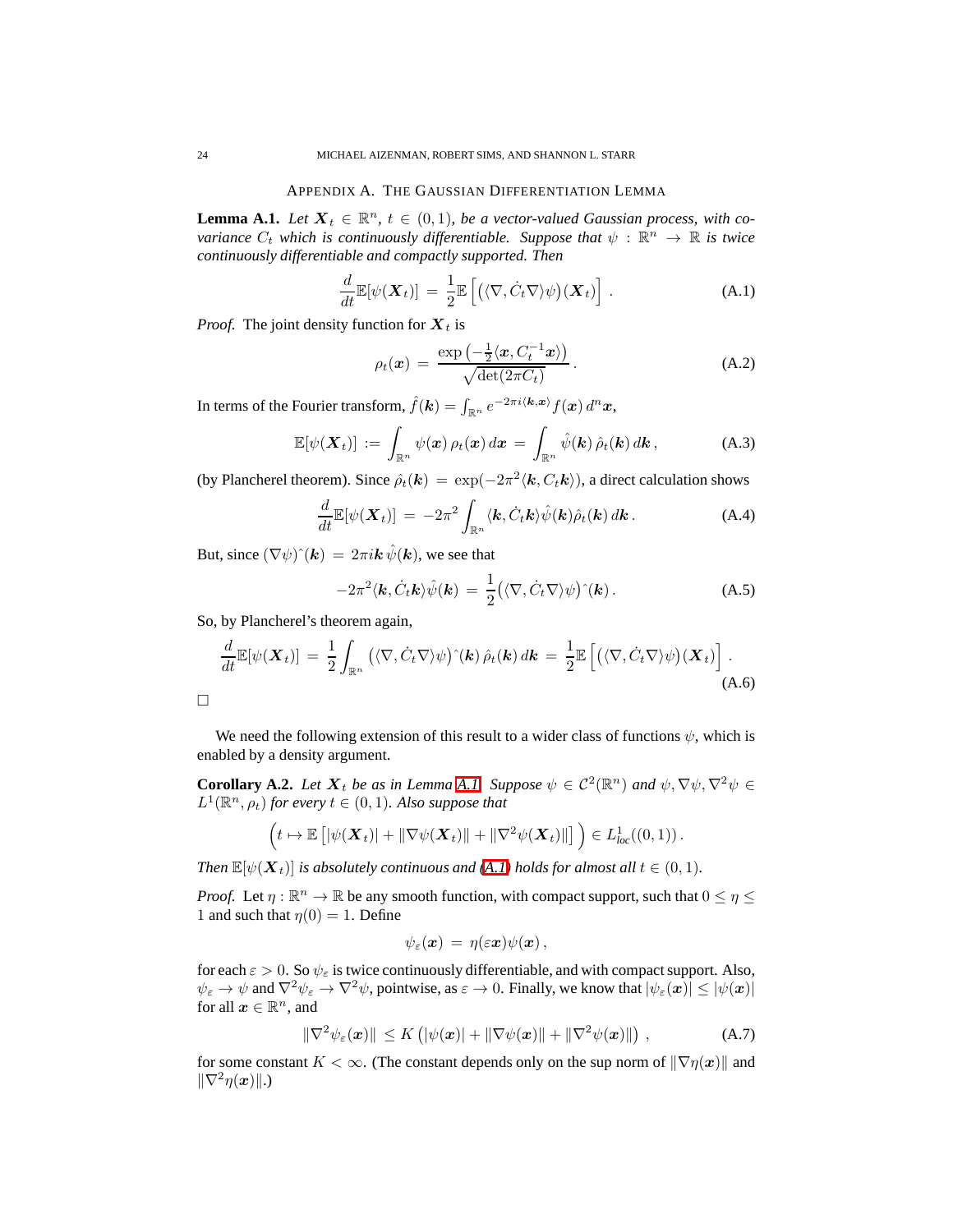By Lemma [A.1,](#page-23-1) integrating,

$$
\mathbb{E}[\psi_{\varepsilon}(\boldsymbol{X}_t)]\Big|_{t_1}^{t_2} = \frac{1}{2} \int_{t_1}^{t_2} \mathbb{E}\left[ \left( \langle \nabla, \dot{C}_t \nabla \rangle \psi_{\varepsilon} \right) (\boldsymbol{X}_t) \right] dt,
$$

for each  $t_1, t_2 \in (0, 1)$  and all  $\varepsilon > 0$ . By the dominated convergence theorem,

$$
\lim_{\varepsilon \downarrow 0} \mathbb{E}[\psi_{\varepsilon}(\boldsymbol{X}_t)] = \mathbb{E}[\psi(\boldsymbol{X}_t)]
$$

for every  $t \in (0,1)$ . In particular, it is true at  $t = t_1$  and  $t = t_2$ . Similarly, by the dominated convergence theorem

$$
\lim_{\varepsilon \downarrow 0} \mathbb{E}\left[ \left( \langle \nabla, C_t \nabla \rangle \psi_{\varepsilon} \right) (\boldsymbol{X}_t) \right] = \mathbb{E}\left[ \left( \langle \nabla, C_t \nabla \rangle \psi \right) (\boldsymbol{X}_t) \right],
$$

for every  $t \in [t_1, t_2]$ . But, moreover, the integral of the upper bound in [\(A.7\)](#page-23-3), integrated against  $\rho_t$ , is a function of t which is locally integrable, by our hypothesis. Therefore, we can apply the DCT to the  $t$ -integral, itself, to determine

$$
\lim_{\varepsilon \downarrow 0} \int_{t_1}^{t_2} \mathbb{E}\left[ \left( \langle \nabla, \dot{C}_t \nabla \rangle \psi_{\varepsilon} \right) (\boldsymbol{X}_t) \right] dt = \int_{t_1}^{t_2} \mathbb{E}\left[ \left( \langle \nabla, \dot{C}_t \nabla \rangle \psi \right) (\boldsymbol{X}_t) \right] dt.
$$

So

$$
\mathbb{E}[\psi(\boldsymbol{X}_t)]\Big|_{t_1}^{t_2} = \frac{1}{2} \int_{t_1}^{t_2} \mathbb{E}\left[\left(\langle \nabla, C_t \nabla \rangle \psi\right)(\boldsymbol{X}_t)\right] dt.
$$

<span id="page-24-0"></span>Since this is true for every  $t_1, t_2 \in (0, 1)$ , Lebesgue's differentiation theorem implies the corollary.  $\square$ 

# APPENDIX B. LIMITS FOR SUPER-ADDITIVE SEQUENCES

<span id="page-24-1"></span>In the proof of Theorem [4.1](#page-11-1) we made use of the following known statement. For completeness we present its proof.

<span id="page-24-4"></span>**Lemma B.1.** *Let*  $\{Q_N\}_{N\in\mathbb{N}}$  *be a super-additive sequence of real numbers, in the sense that for any*  $N, M \in \mathbb{N}$ ,

<span id="page-24-2"></span>
$$
Q_N + Q_M \le Q_{N+M}.\tag{B.1}
$$

*Then the following limit exists, with value in*  $\mathbb{R} \cup \{\infty\}$ *, and satisfies* 

$$
\lim_{N \to \infty} \frac{Q_N}{N} = \sup_N \frac{Q_N}{N} .
$$
\n(B.2)

<span id="page-24-3"></span>*Moreover,*

$$
\lim_{N \to \infty} \frac{Q_N}{N} = \lim_{M \to \infty} \liminf_{N \to \infty} \frac{Q_{N+M} - Q_N}{M}.
$$
 (B.3)

*Proof.* Let  $M \in \mathbb{N}$ . For any integer  $N > M$ , one may write  $N = n \cdot M + k$  with  $1 \leq k < M$ , and by super-additivity,

$$
\liminf_{N \to \infty} \frac{Q_N}{N} \ge \frac{Q_M}{M} \,. \tag{B.4}
$$

Thus

$$
\limsup_{N \to \infty} \frac{Q_N}{N} \le \sup_M \frac{Q_M}{M} \le \liminf_{N \to \infty} \frac{Q_N}{N},
$$
\n(B.5)

from which [\(B.2\)](#page-24-2) follows.

The proof of [\(B.3\)](#page-24-3) follows by demonstrating two inequalities. An immediate consequence of [\(B.1\)](#page-24-4), is

$$
\frac{Q_M}{M} \le \liminf_{N \to \infty} \frac{Q_{N+M} - Q_N}{M},
$$
\n(B.6)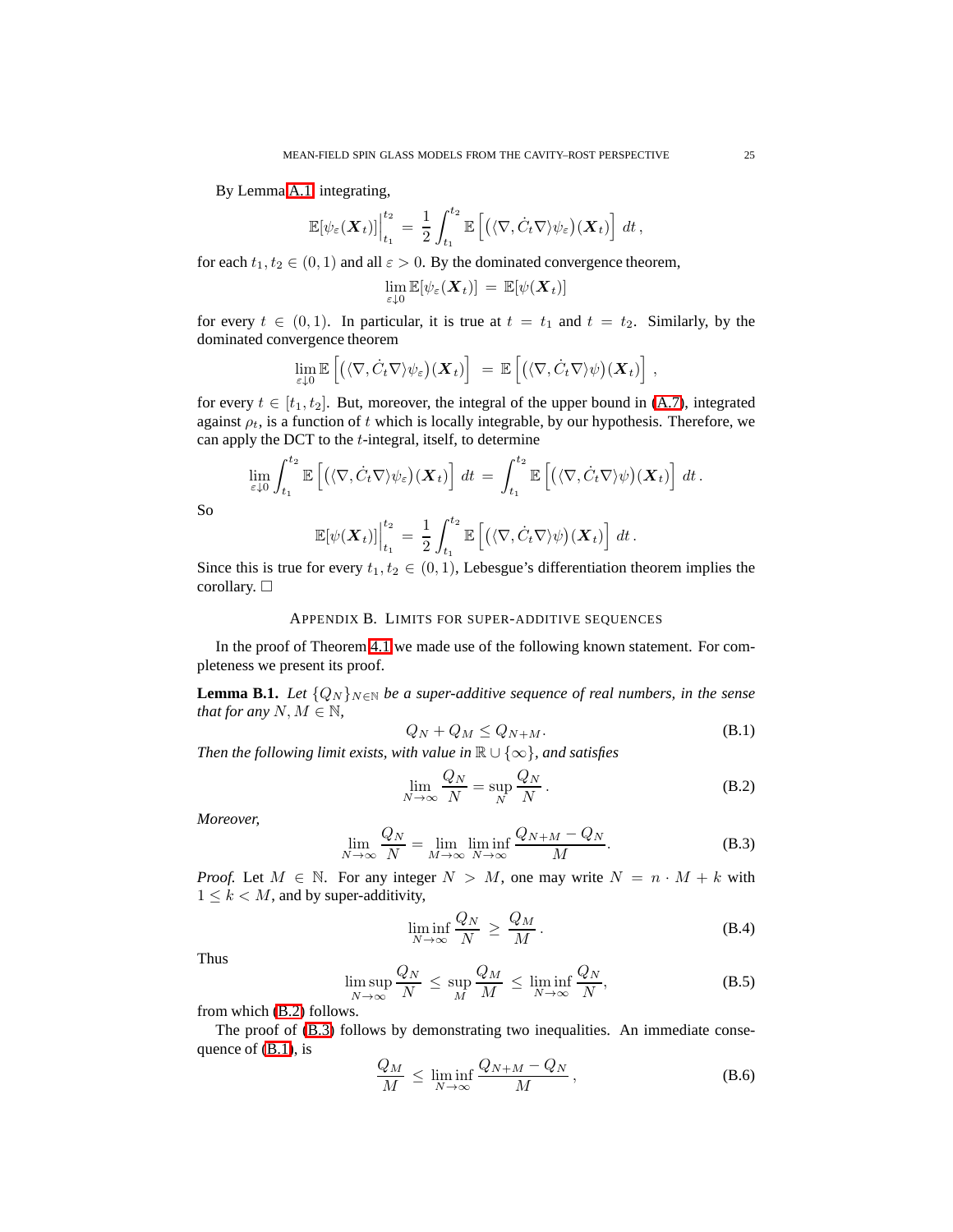and a lower bound, which is part of the claim [\(B.3\)](#page-24-3), follows from the fact that the limit in [\(B.2\)](#page-24-2) exists.

The matching upper bound may be obtained by noting that for any  $n \in \mathbb{N}$ 

<span id="page-25-2"></span>
$$
\frac{Q_{n M+N} - Q_N}{n M+N} = \frac{\sum_{j=1}^{n} Q_j M+N - Q_{(j-1) M+N}}{n M+N},
$$
\n(B.7)

<span id="page-25-1"></span>and for each  $j = 1, \ldots, n$ 

$$
Q_{j\,M+N} - Q_{(j-1)\,M+N} \geq \inf_{k \geq N} \left[ Q_{k+M} - Q_k \right]. \tag{B.8}
$$

Inserting [\(B.8\)](#page-25-1) into [\(B.7\)](#page-25-2), taking  $n \to \infty$ , and then the supremum over N, we arrive at

$$
\lim_{n \to \infty} \frac{Q_n}{n} \ge \liminf_{N \to \infty} \frac{Q_{N+M} - Q_N}{M},
$$
\n(B.9)

<span id="page-25-0"></span>which completes the proof of  $(B.3)$ .  $\Box$ 

### APPENDIX C. GENERAL INTERACTIONS

In this appendix, we will illustrate that the results provided in the main text for the SK Hamiltonian have a simple analogue for more general Hamiltonians. As was done in [\[2\]](#page-27-7), we will demonstrate that our analysis also holds for models of the type

<span id="page-25-5"></span><span id="page-25-4"></span>
$$
H_N(\sigma, h) := -K_N(\sigma) - \underline{h} \cdot \underline{\sigma}, \qquad (C.1)
$$

where the interaction term  $K_N(\sigma)$  is now taken to be a centered Gaussian process, indexed by the spins  $\sigma$ , with the covariance

$$
\mathbb{E}\left(K_N(\sigma)\,K_N(\sigma')\right) = \frac{N}{2}\,f(q_{\sigma,\sigma'}).
$$
\n(C.2)

<span id="page-25-3"></span>Here, for convenience,  $f$  is written as a function of the spin overlap. We will assume that f is a positive power series; i.e.,  $f(q) := \sum_{r=1}^{\infty} |a_r|^2 q^r$  on  $[-1, 1]$  with the normalization  $\sum_{r=1}^{\infty} |a_r|^2 = 1$ . An explicit realization of such an interaction  $K_N$  is given in terms of the multi-spin interaction:

$$
K_N(\sigma) = \sqrt{\frac{N}{2}} \sum_{r=1}^{\infty} \frac{a_r}{N^{r/2}} \sum_{i_1, \dots, i_r=1}^{N} J_{i_1 \dots i_r} \sigma_{i_1} \cdots \sigma_{i_r}
$$
 (C.3)

where  $J := \{J_{i_1,\ldots,i_r}\}\$ is a family of independent normal Gaussian variables.

For the results discussed here, we further assume that f is convex on  $[-1, 1]$ . The importance of such a condition has been recognized in the literature, e.g. in [\[12\]](#page-27-15) convexity was used to prove convergence for the free energy density, in the limit  $N \to \infty$ . Derrida's p-spin models [\[8\]](#page-27-4) are obtained by the special choices  $f(q) = q^p$  for  $p \in \mathbb{N}$ , and for these convexity holds if  $p \in 2\mathbb{N}$ . In particular, setting  $p = 2$ , one recovers the SK model, except that in contrast to  $(1.1)$  the tensor in  $(C.3)$  need not be symmetric. For convenience we also include here diagonal terms, but these do not affect the results.

In the analysis of the free energy it is convenient to first assume that the second derivative of  $f$  is continuous up to the boundary, and then use continuity arguments for an extension of the results. We proceed under this additional assumption.

The analogue of Corollary [3.5](#page-10-0) and Theorem [4.1](#page-11-1) hold for Hamiltonians defined with the Gaussian interactions given by [\(C.2\)](#page-25-4).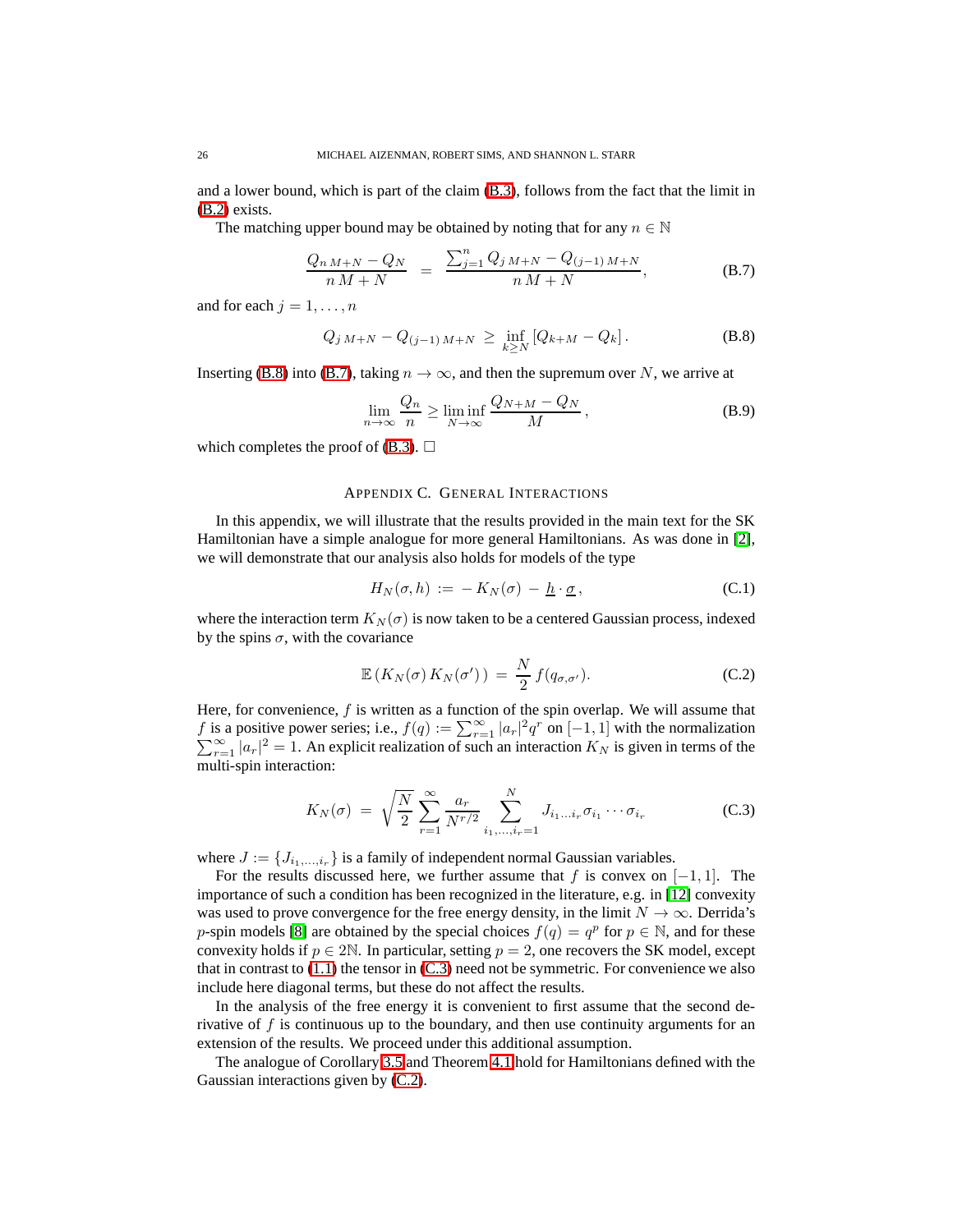**Theorem C.1.** *For any*  $\beta$  *and*  $h$ *, define*  $P_N(\beta, h) = \frac{1}{N} Q_N(\beta, h)$  *relative the Hamiltonian given by [\(C.1\)](#page-25-5). Then,*

$$
P(\beta, h) := \lim_{N \to \infty} P_N(\beta, h), \tag{C.4}
$$

*exists, and moreover,*

$$
\lim_{N \to \infty} \mathcal{P}_N(\beta, h; \omega) = P(\beta, h), \tag{C.5}
$$

*almost surely.*

*Proof.* With the very same interpolation scheme [\(3.17\)](#page-10-4) and [\(3.18\)](#page-10-5), excepting that the random variables are now defined via [\(C.2\)](#page-25-4), one derives

$$
\frac{d}{dt}C_{\tau,\tau'}(t) = \frac{N+M}{2}f(q_{\tau,\tau'}) - \frac{N}{2}f(q_{\alpha,\alpha'}) - \frac{M}{2}f(q_{\sigma,\sigma'}),
$$
\n(C.6)

in place of [\(3.21\)](#page-10-6). Superadditivity, as before, follows from the convexity f and [\(3.22\)](#page-10-7).  $\Box$ 

For the Hamiltonian given by [\(C.1\)](#page-25-5), one may also develop a cavity perspective by performing the change in free-energy analysis as described in Sections [2](#page-4-0) and [3.](#page-7-0) Using the definition of the interactions [\(C.2\)](#page-25-4), the covariance of a system of  $N + M$  spins  $\gamma = (\alpha, \sigma)$ is given by

$$
\mathbb{E}\left(K_{N+M}(\gamma)K_{N+M}(\gamma')\right) = \frac{N+M}{2}f(q_{\gamma,\gamma'}),\tag{C.7}
$$

where we have adopted the notation used in Section [2.](#page-4-0) To first order, the overlap of the combined system may be expressed in terms of the overlaps within the two blocks as

$$
q_{\gamma,\gamma'} = q_{\alpha,\alpha'} + (q_{\sigma,\sigma'} - q_{\alpha,\alpha'}) \frac{M}{N} + O\left(\left(\frac{M}{N}\right)^2\right), \tag{C.8}
$$

see equation [\(3.22\)](#page-10-7). Taylor expansion of the function  $f$ , again to first order, yields

$$
\frac{N+M}{2} f(q_{\gamma,\gamma'}) - \frac{N}{2} f(q_{\alpha,\alpha'}) = -\frac{M}{2} \phi(q_{\alpha,\alpha'}) + \frac{M}{2} q_{\sigma,\sigma'} f'(q_{\alpha,\alpha'}) + O\Big(\frac{M^2}{N}\Big),\tag{C.9}
$$

<span id="page-26-1"></span>where

<span id="page-26-0"></span>
$$
\phi(q) := q f'(q) - f(q). \tag{C.10}
$$

Now, given a ROSt  $\mu$ , one may define two sets of independent, centered gaussian random variables  $\{\kappa_{\alpha}\}\$  and  $\{V_{\alpha,\sigma}\}\$ , which are attuned to the more general Hamiltonian [\(C.1\)](#page-25-5). As indicated by [\(C.9\)](#page-26-0), these random variables are defined by prescribing their covariances as follows:

$$
\mathbb{E}\left(\kappa_{\alpha}\,\kappa_{\alpha'}\right) \,=\, \frac{\phi(q_{\alpha,\alpha'})}{2} \,,\tag{C.11}
$$

where  $\phi$  is as defined in [\(C.10\)](#page-26-1), and

$$
\mathbb{E}\left(V_{\alpha,\sigma}V_{\alpha',\sigma'}\right) = \frac{M}{2}f'(q_{\alpha,\alpha'})q_{\sigma,\sigma'},\tag{C.12}
$$

(the positivity of the covariance can be concluded from the representation  $(C.3)$ , [\[2\]](#page-27-7)). Correspondingly, a free energy functional, analogous to [\(4.1\)](#page-11-6), may be defined as

$$
G_M(\beta, h; \mu) = \frac{1}{M} \mathbb{E} \left( \ln \left[ \frac{\sum_{\alpha, \sigma} \xi_{\alpha} e^{\beta (V_{\alpha, \sigma} + \underline{h} \cdot \underline{\sigma})}}{\sum_{\alpha} \xi_{\alpha} e^{\beta \sqrt{M} \kappa_{\alpha}}} \right] \right).
$$
 (C.13)

With these new definitions, one may derive a variational principle analogous to The-orem [4.1.](#page-11-1) Moreover, as in Theorem [4.1,](#page-11-1) ROSts formed by  $N$  particle systems with the Hamiltonian [\(C.1\)](#page-25-5) may be used to demonstrate that the inequality actually saturates. Through an adaptation of the methods discussed above one can prove: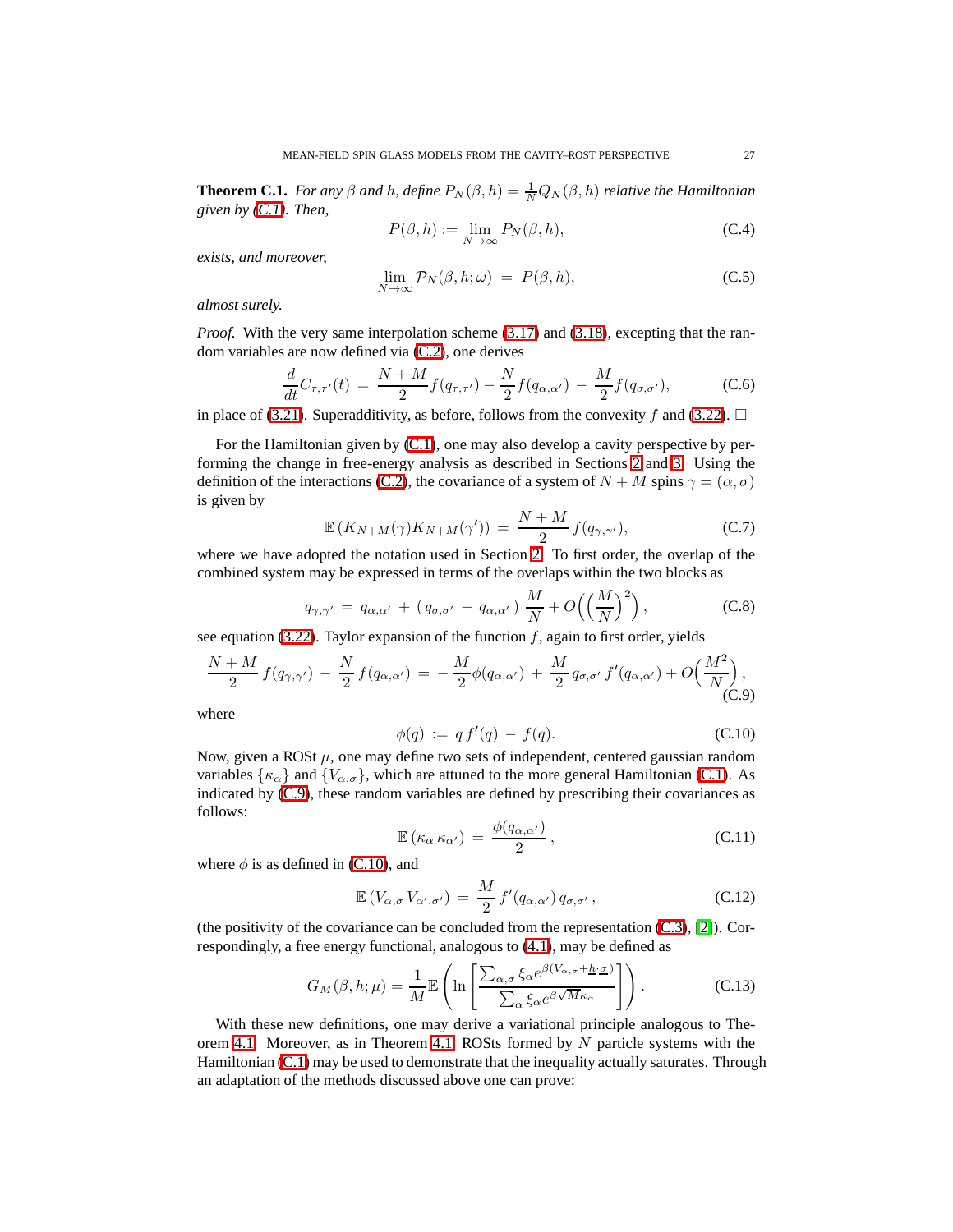**Theorem C.2.** *Let*  $\beta > 0$  *and*  $h \in \mathbb{R}$ *. i*) For any  $M \in \mathbb{N}$ ,

$$
P_M(\beta, h) \le \inf_{\mu: \text{ROSt}} G_M(\beta, h; \mu).
$$
 (C.14)

*ii) The pressure of the system corresponding to [\(C.1\)](#page-25-5) may be realized through:*

$$
P(\beta, h) = \lim_{M \to \infty} \inf_{\mu: \text{ROSt}} G_M(\beta, h; \mu).
$$
 (C.15)

For further discussion the reader is referred to [\[2\]](#page-27-7).

# ACKNOWLEDGEMENT

<span id="page-27-0"></span>We thank J. C. Zambrini for his encouragement and the invitation to write this summary. Some of the work was done at the Weizmann Institute, where MA has enjoyed the hospitality of the Department of Physics of Complex Systems. The work was supported in part by NSF Grant DMS-0602360 and, at its early stages, by NSF Postdoctoral Fellowships (RS, SLS).

#### **REFERENCES**

- <span id="page-27-9"></span><span id="page-27-7"></span><span id="page-27-1"></span>[1] M. Aizenman, J.L. Lebowitz, and D. Ruelle. Some rigorous results on the sherrington-kirkpatrick spin glass model. *Com. Math. Phys.*, 112:3–20, 1987.
- [2] M. Aizenman, R. Sims, and S. Starr. An extended variational principle for the SK spin-glass model. *Phys. Rev. B* **68**, 214403, 2003.
- <span id="page-27-14"></span>[3] L. P. Arguin, Spin glass computations and Ruelle's probability cascades. 2006 preprint.
- [4] H. Bauer. *Probability Theory, de Gruyter Studies in Mathematics*, 23. Walter de Gruyter, New York, 1996.
- [5] E. Bolthausen and A.-S. Sznitman. On Ruelle's probability cascades and an abstract cavity method. *Commun. Math. Phys.* **197** (1998), no. 2, 247–276.
- [6] A. Bovier. *Statistical mechanics of disordered system. A mathematical perspective,* Cambridge Series in Statistical and Probabilistic Mathematics **18**, Cambridge University Press, 2006.
- [7] P. Contucci, M. Degli Esposti, C. Giardina, and S. Graffi. Thermodynamical limit for correlated gaussian random energy models. *Commun. Math. Phys.*, 236(1):55–63, 2003.
- <span id="page-27-4"></span>[8] B Derrida. Random-energy model: An exactly solvable model of disordered systems. *Phys. Rev. B*, 24(5):2613–24, 1981.
- [9] J. Fröhlich and B. Zegarlinski, *Comm. Math. Phys.* **112** (1987), 553.
- <span id="page-27-8"></span>[10] F. Guerra. Broken replica symmetry bounds in the mean field spin glass model. *Comm. Math. Phys.*, 233(1):1–13, 2003.
- <span id="page-27-6"></span>[11] F. Guerra and F. L. Toninelli. The thermodynamic limit in mean field spin glass models. *Comm. Math. Phys.*, 230(1):71–79, 2002.
- <span id="page-27-15"></span>[12] F. Guerra and F. L. Toninelli. The infinite volume limit in generalized mean field disordered models. Inhomogeneous random systems (Cergy-Pontoise, 2002). *Markov Process. Related Fields* **9**, no. 2, 195–207, 2003.
- <span id="page-27-10"></span>[13] K. Joag-dev, M. D. Perlman, and L. D. Pitt. Association of Normal Random Variables and Slepian's Inequality. Ann. Probab., **11** no. 2, 451–455, 1983.
- <span id="page-27-13"></span>[14] T. Liggett. Random invariant measures for Markov chains, and independent particle systems. *Z. Wahrsch. Verw. Gebiete* **45**, 297–854, 1979.
- <span id="page-27-3"></span>[15] M. Mezard, G. Parisi, and M.A. Virasoro. *Spin glass theory and beyond*, volume 9 of *World Scientific Lecture Notes in Physics*. World Scientific Publishing Co., Inc., Teaneck, NJ, 1987.
- <span id="page-27-2"></span>[16] C. Newman and D. Stein. Nonrealistic behavior of mean field spin glasses. Preprint.
- [17] G. Parisi. The order parameter for spin glasses: A function on the interval 0-1. *J. Phys. A: Math. Gen.*, 13:1101–1112, 1980.
- <span id="page-27-11"></span>[18] L. A. Pastur and M. V. Shcherbina. Absence of self-averaging of the order parameter in the sherringtonkirkpatrick model. *J. Statist. Phys.*, 62(1-2):1–19, 1991.
- <span id="page-27-12"></span>[19] J. Pitman. and M. Yor. The two-parameter Poisson-Dirichlet distribution derived from a stable subordinator. *Ann. Probab.*, 25:855–900, 1997.
- <span id="page-27-5"></span>[20] D. Ruelle. A mathematical reformulation of derrida's rem and grem. *Comm. Math. Phys.*, 108(2):225–239, 1987.